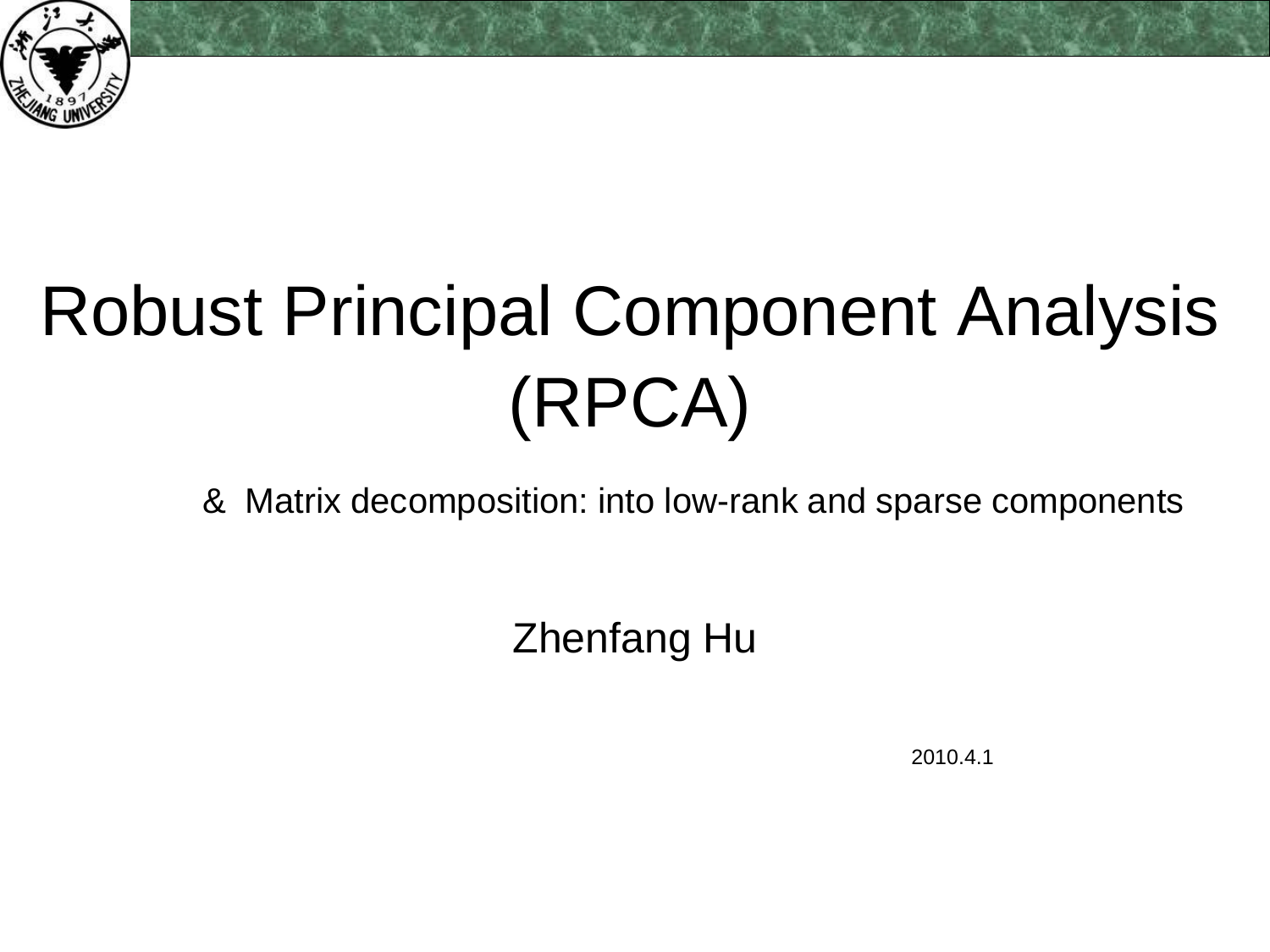

### reference

- [1] Chandrasekharan, V., Sanghavi, S., Parillo, P., Wilsky, A.: Ranksparsity incoherence for matrix decomposition. preprint 2009.
- [2] Wright, J., Ganesh, A., Rao, S., Peng, Y., Ma, Y.: Robust principal component analysis: Exact recovery of corrupted low-rank matrices via convex optimization. In: NIPS 2009.
- [3] X. Yuan and J. Yang. Sparse and low-rank matrix decomposition via alternating direction methods. preprint, 2009.
- [4] Z. Lin, M. Chen, L. Wu, and Y. Ma. The augmented Lagrange multiplier method for exact recovery of a corrupted low-rank matrices. Mathematical Programming, submitted, 2009.
- [5] E. J. Candès, X. Li, Y. Ma, and J. Wright. Robust Principal Component Analysis? Submitted for publication, 2009.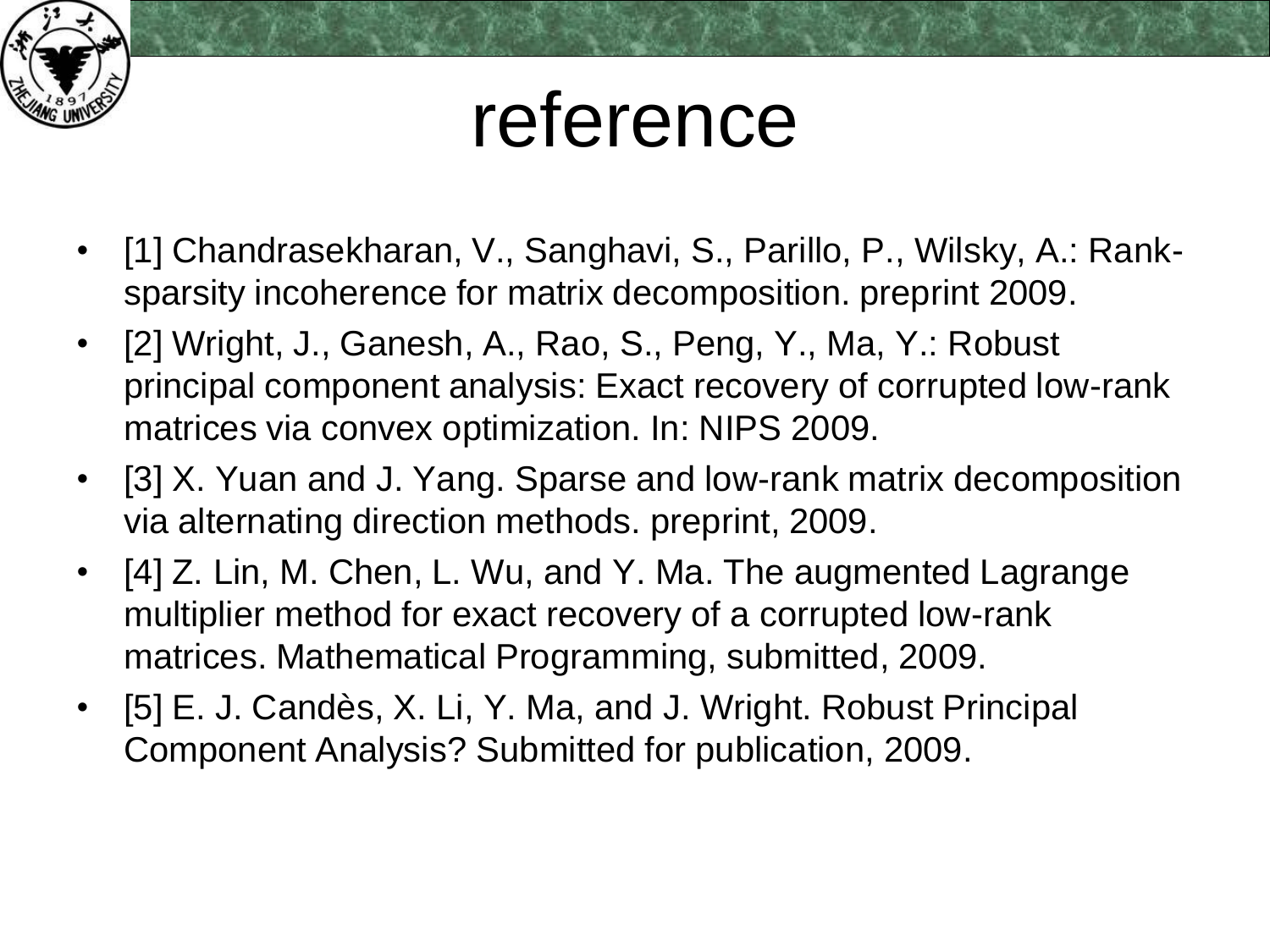

### research trends

- Appear in the latest 2008-2009
- Theories are guaranteed and still refining; numerical algorithms are practical for  $1000\times1000$  matrix (12 second) and still improving; applications not yet expand
- Research background: comes from
- ① matrix completion problem
- ② L1 norm and nuclear norm convex optimization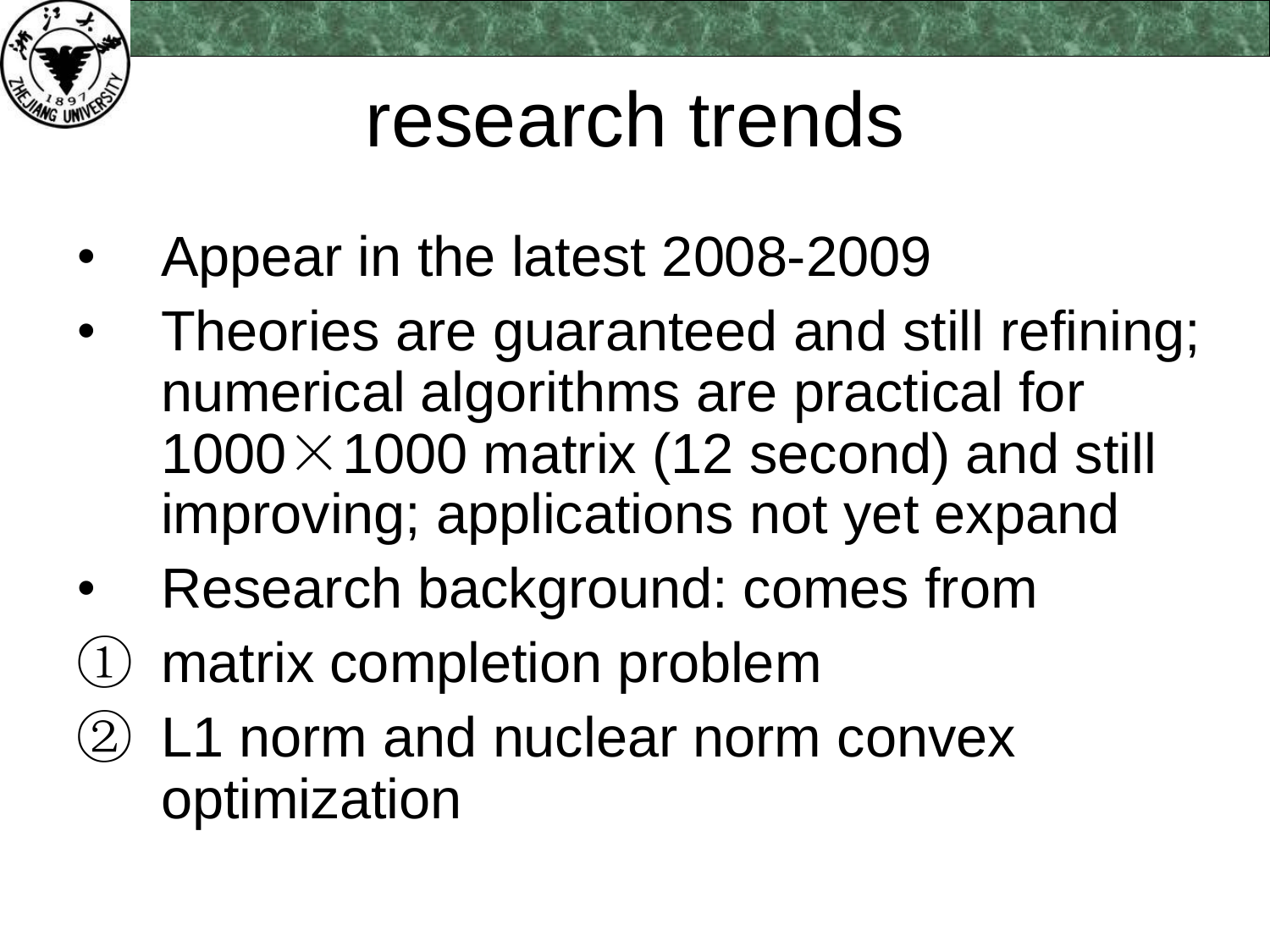

### outlines

• Part I: theory

• Part II: numerical algorithm

• Part III: applications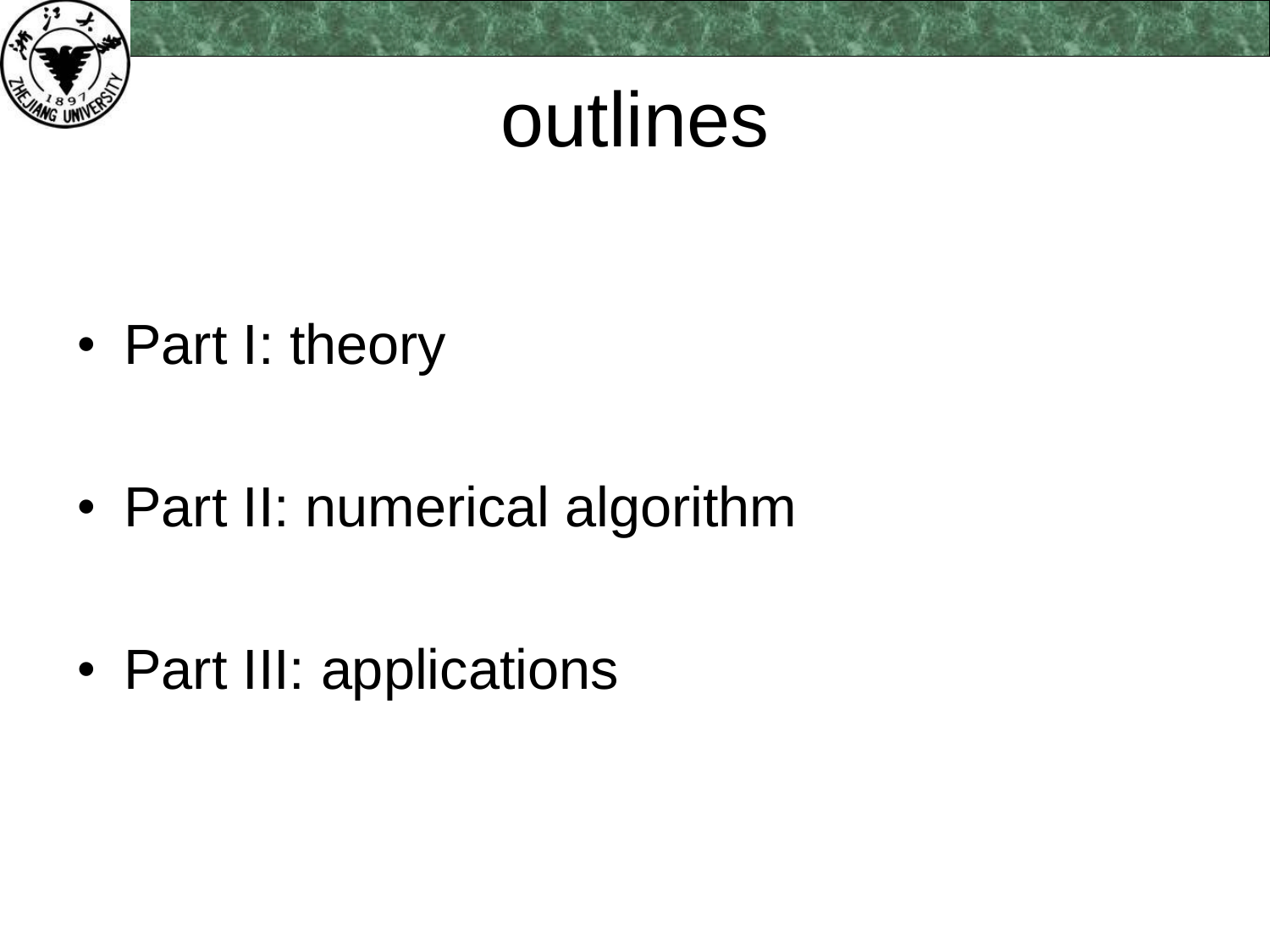

#### • Part I: theory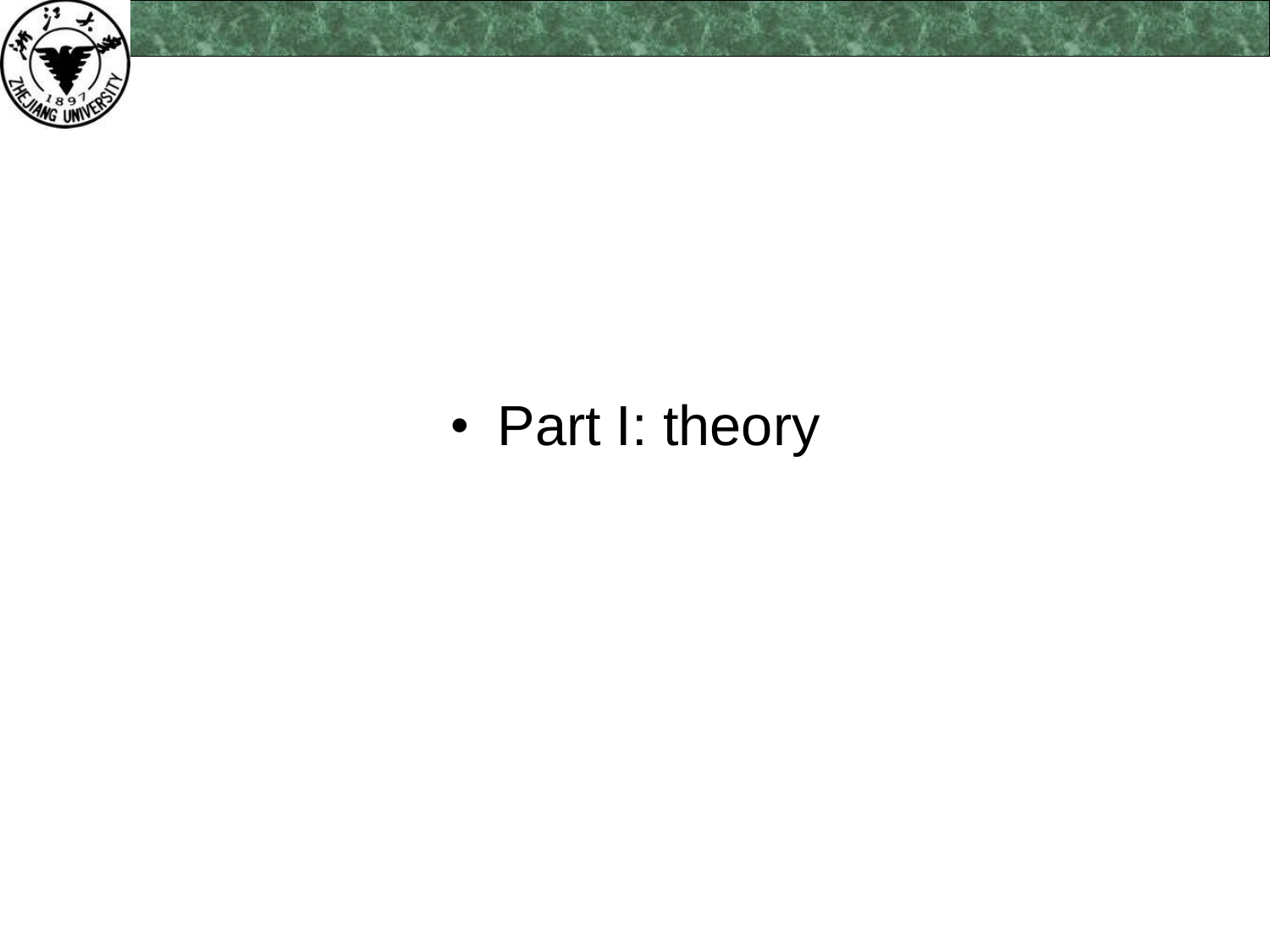

### PCA

• Given a data matrix M, assume  $M = L_0 + N_0$ 

 $\mathsf{L}_0$  is a Low-rank matrix  $\mathsf{N}_{\mathsf{0}}$  is a small and i.i.d. Gaussian noise matrix

- Classical PCA seeks the best (in an L2 norm sense) rank-k estimate of  $L_0$  by solving minimize  $||M - L||_2$ <br>subject to rank(L)  $\leq k$
- It can be solved by SVD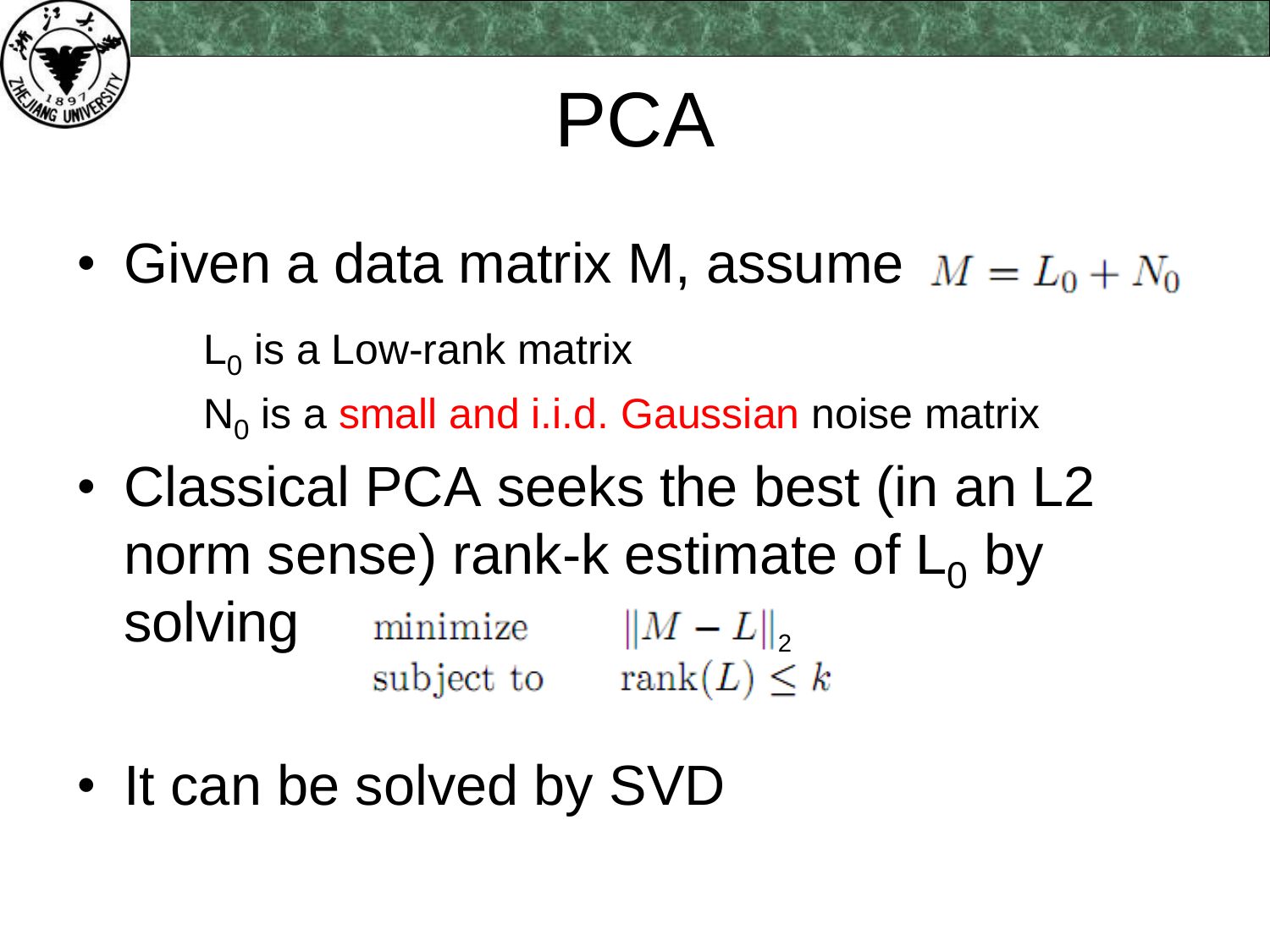

### PCA example

• When noise are small Gaussian, PCA does well



Samples (red) from a one-dimensional subspace (blue) corrupted by small Gaussian noise. The output of classical PCA (green) is very close to the true subspace despite all samples being noisy.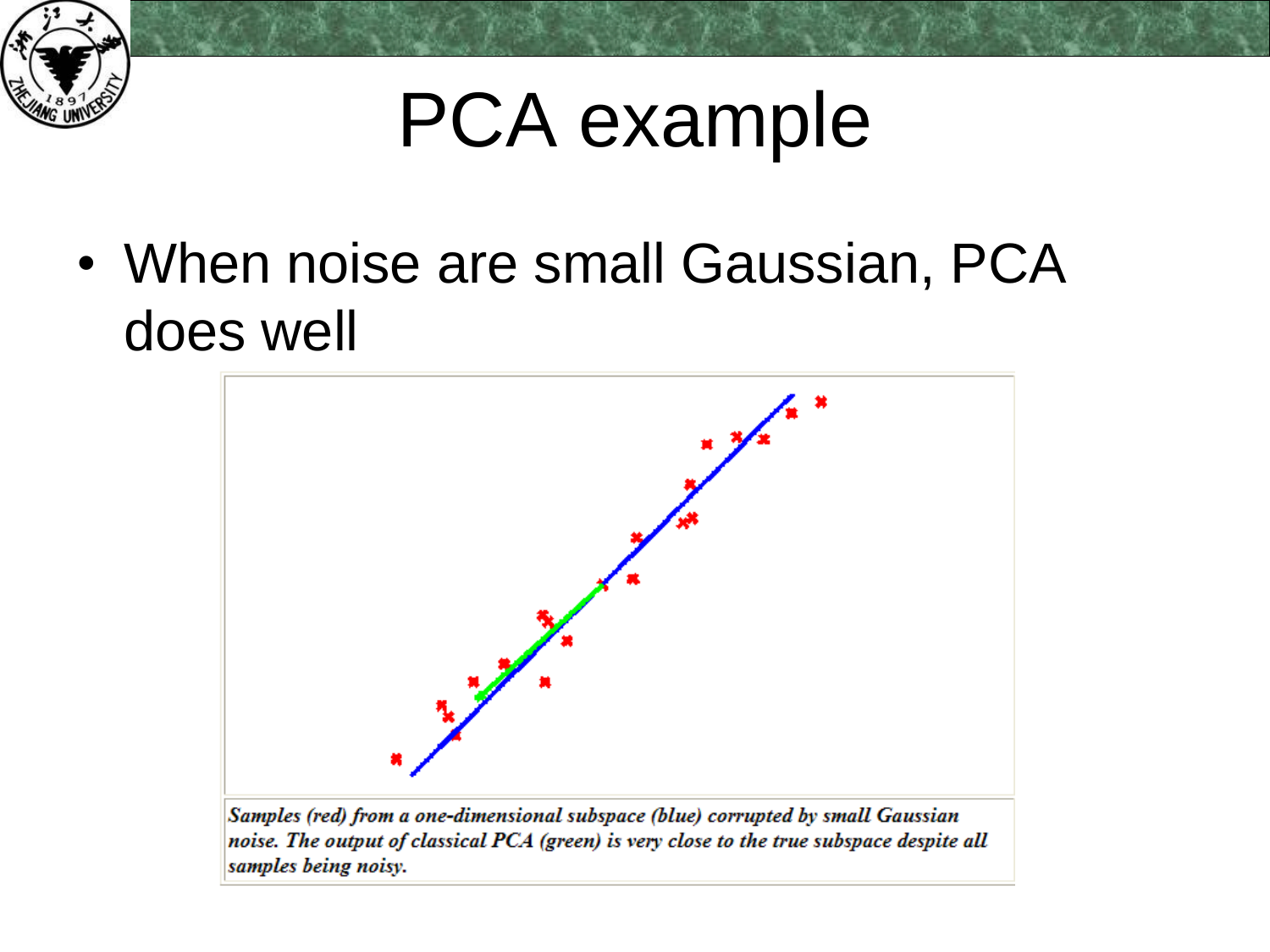

### Defect of PCA

• When noise are not Gaussian, but appear like spike, i.e. data contains outliers, PCA



Samples (red) from a one-dimensional subspace (blue) corrupted by sparse, large errors. The principal component (green) is quite far from the true subspace even when over three-fourths of the samples are uncorrupted.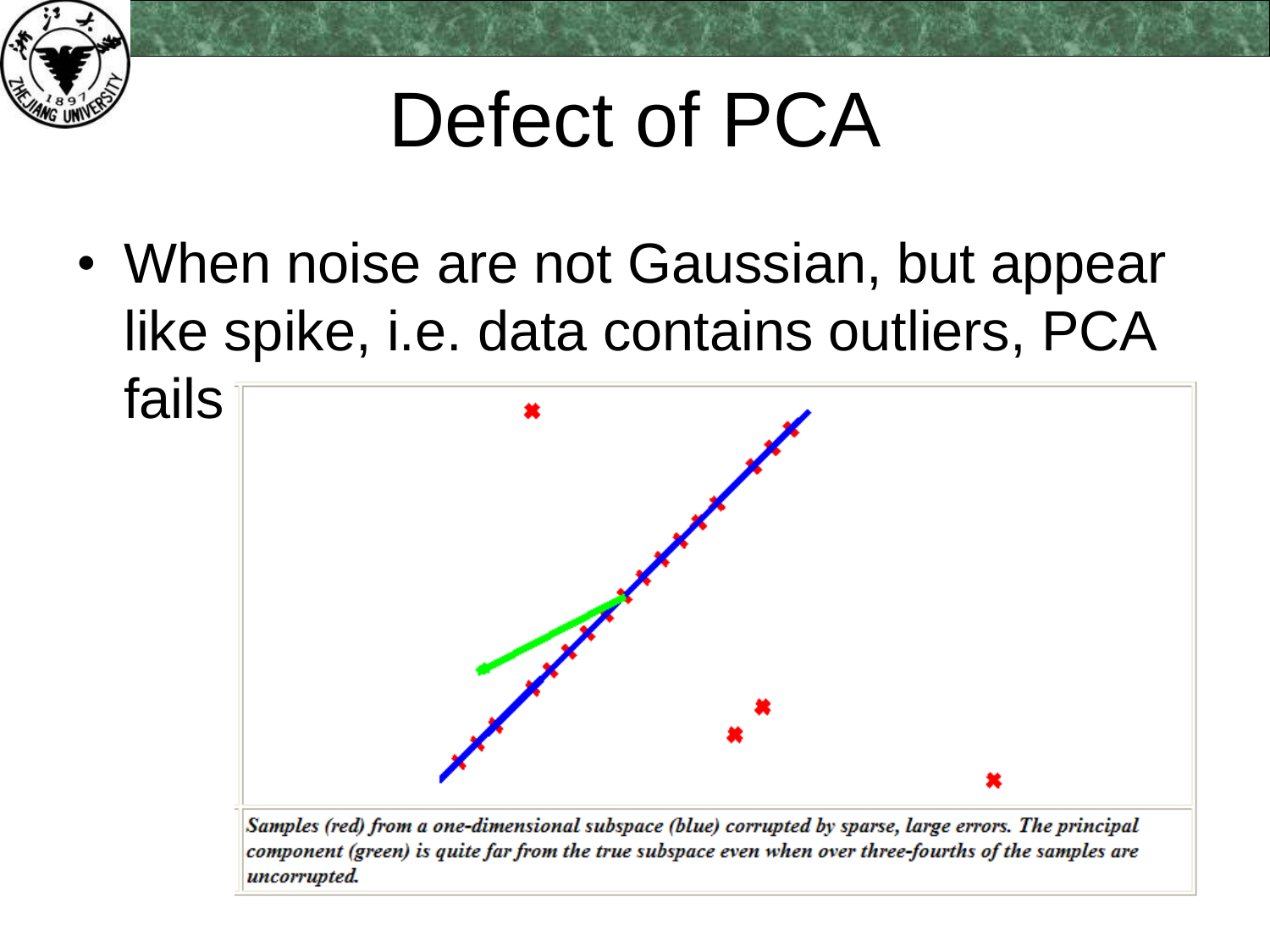

### RPCA

- When noise are sparse spikes, another robust model (RPCA) should be built
- Assume  $M = L_0 + S_0$

 $\mathsf{L}_0$  is a Low-rank matrix

 $\mathbf{S}_{\scriptscriptstyle{0}}$  is a Sparse spikes noise matrix

• Problem: we know M is composed by a low rank and a sparse matrix. Now, we are given M and asked to recover its original two components

It's purely a matrix decomposition problem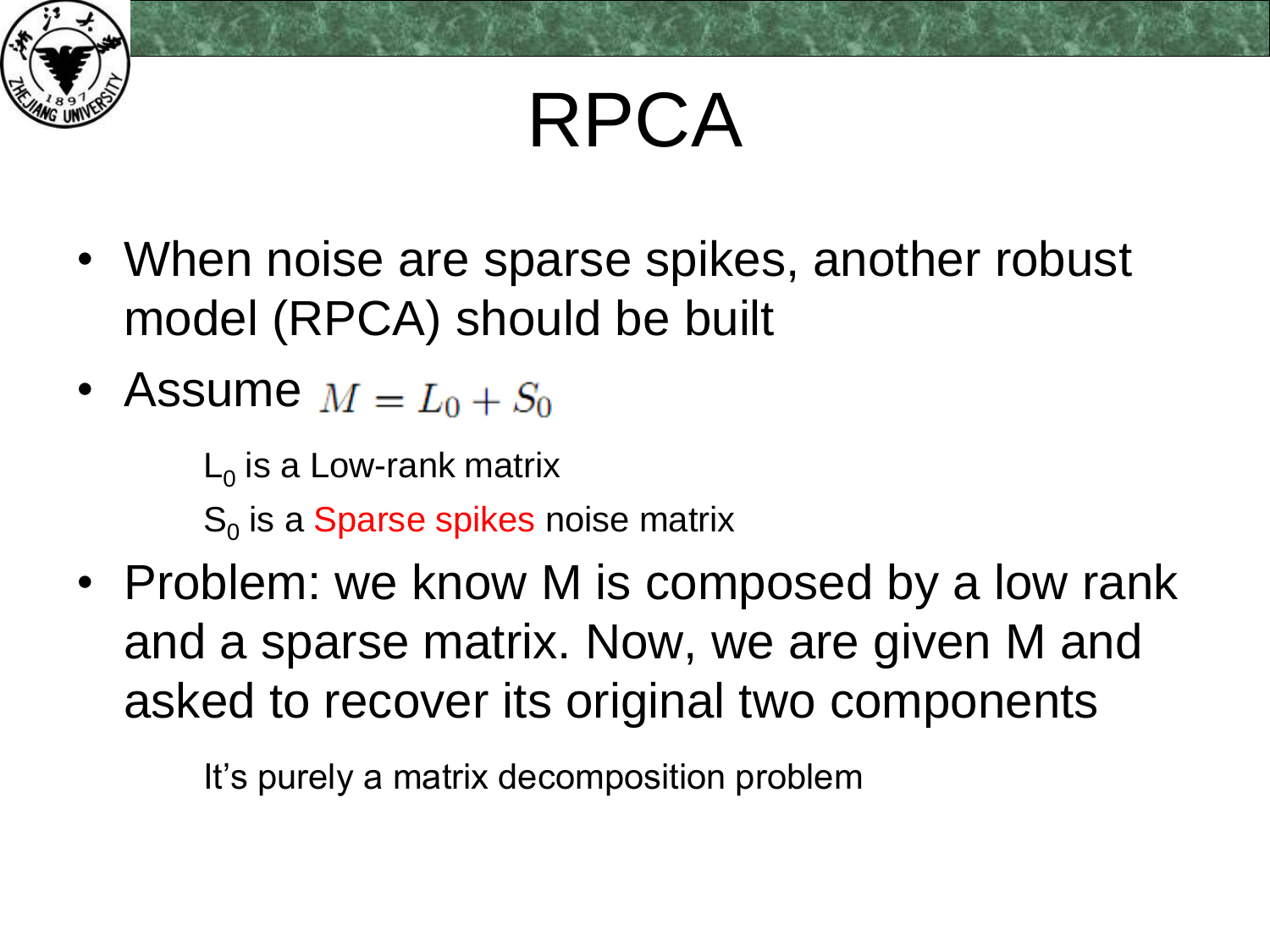

# ill-posed problem

- We only observe M, it's impossible to know which two matrices add up to be it. So without further assumptions, it can't be solved:
- **1.** let  $A^*$  be any sparse matrix and let  $B^* = e_i e_j^T$ , another valid sparse-plus-low-rank decomposition might be Thus, the low-rank matrix should be assumed to be not too sparse
- 2.  $B^*$  is any low-rank matrix and  $A^* = -ve_1^T$  with v being the first column of  $B^*$ . A reasonable sparse-plus-low-rank decomposition in this case might be  $\hat{B} = B^* + A^*$  and  $\hat{A} = 0$ . Thus, the sparse matrix should be assumed to not be low-rank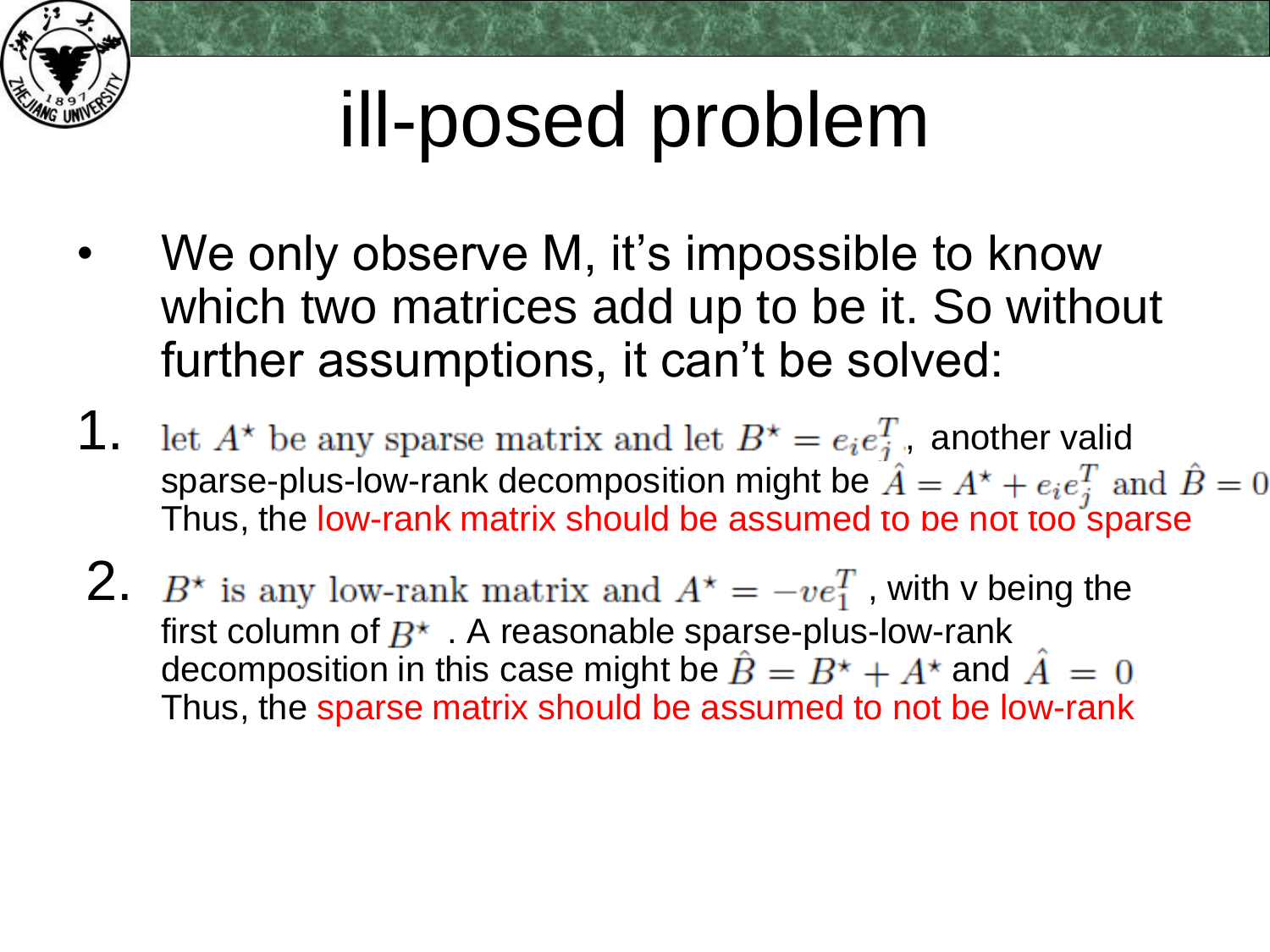

### Assumptions about how L and S are generated

#### 1. Low-rank matrix L:

Random orthogonal model . A rank-k matrix  $B^* \in \mathbb{R}^{n \times n}$  with SVD  $B^* =$  $U\Sigma V'$  is constructed as follows: The singular vectors  $U, V \in \mathbb{R}^{n \times k}$  are drawn uniformly at random from the collection of rank-k partial isometries in  $\mathbb{R}^{n \times k}$ . The choices of U and V need not be mutually independent. No restriction is placed on the singular values.

#### 2. Sparse matrix S:

*Random sparsity model.* The matrix  $A^*$  is such that support $(A^*)$  is chosen uniformly at random from the collection of all support sets of size  $m$ . There is no assumption made about the values of  $A^*$  at locations specified by support $(A^*)$ .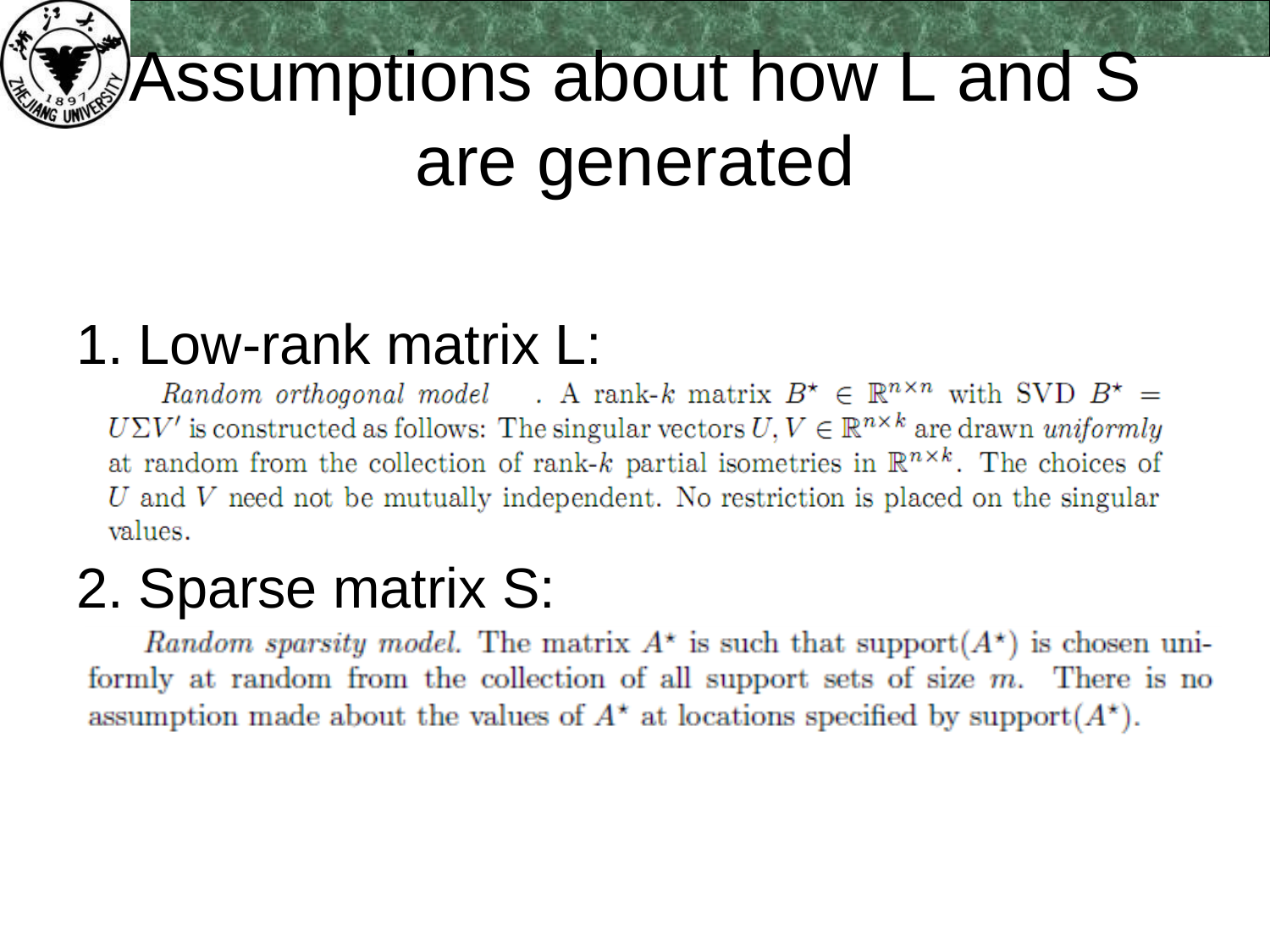

### Under what conditions can M be correctly decomposed ?

- 1. Let the matrices with rank  $\leq r(L)$  and with either the same row-space or column-space as L live in a matrix space denoted by T(L)
- 2. Let the matrices with the same support as S and number of nonzero entries ≤ those of S live in a matrix space denoted by O(S)
- Then, if  $T(L) \cap O(S)$ =null, M can be correctly decomposed.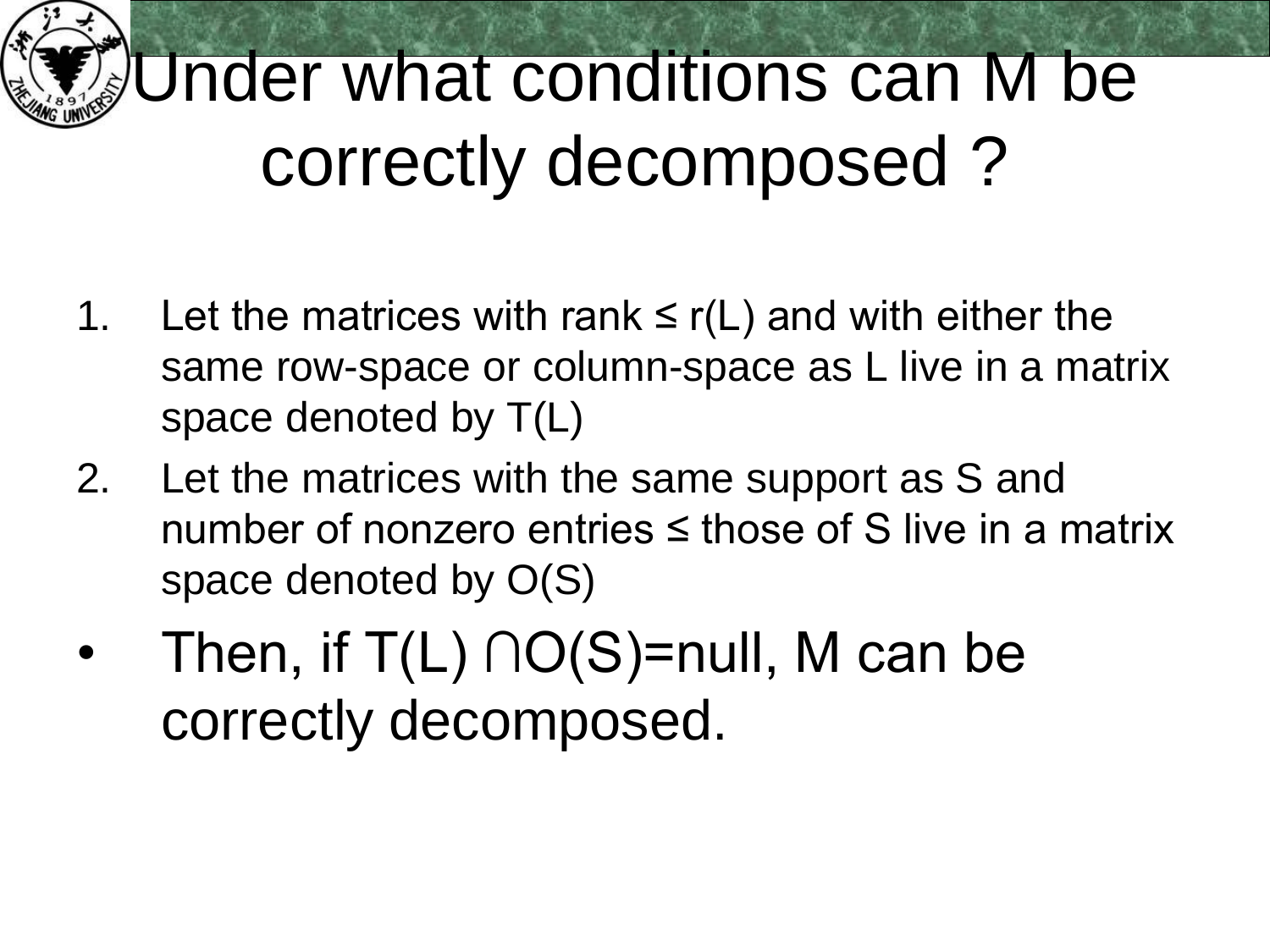

# Detailed conditions

- Various work in 2009 proposed different detailed conditions. They improved on each other, being more and more relaxed.
- Under each of these conditions, they proved that matrix can be precisely or even exactly decomposed.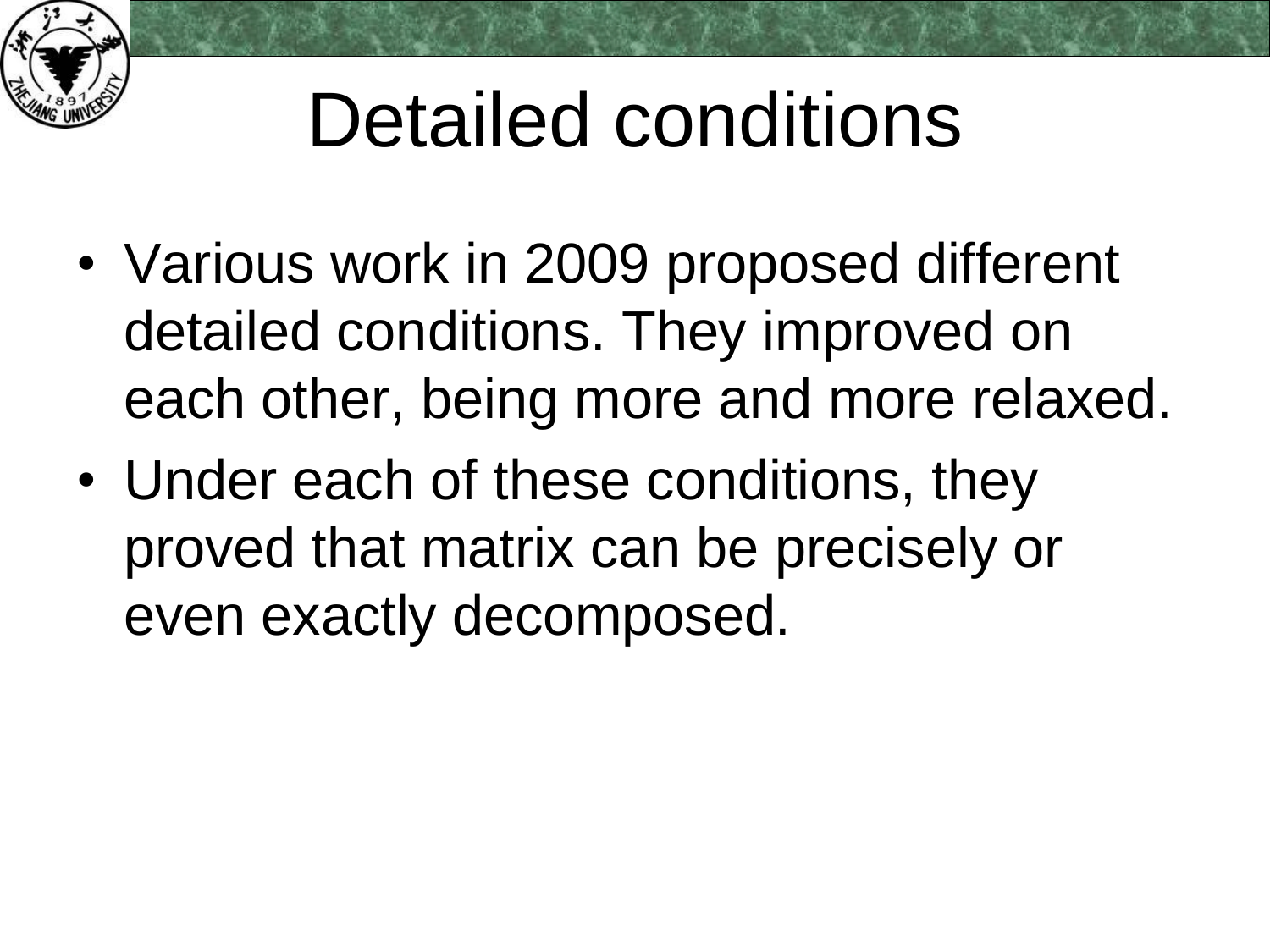

#### Conditions involving probability distributions

COROLLARY 4. Suppose that a rank-k matrix  $B^* \in \mathbb{R}^{n \times n}$  is drawn from the random orthogonal model, and that  $A^* \in \mathbb{R}^{n \times n}$  is drawn from the random sparsity model with m non-zero entries. Given  $C = A^* + B^*$ , there exists a range of values for  $\gamma$  (given by (4.8)) so that  $(\hat{A}, \hat{B}) = (A^{\star}, B^{\star})$  is the unique optimum of the SDP  $(1.3)$  with high probability provided

$$
n \lesssim \frac{n^{1.5}}{\log n \sqrt{\max(k, \log n)}}
$$

• for B with rank k smaller than n, exact recovery is possible with high probability even when m is super-linear in n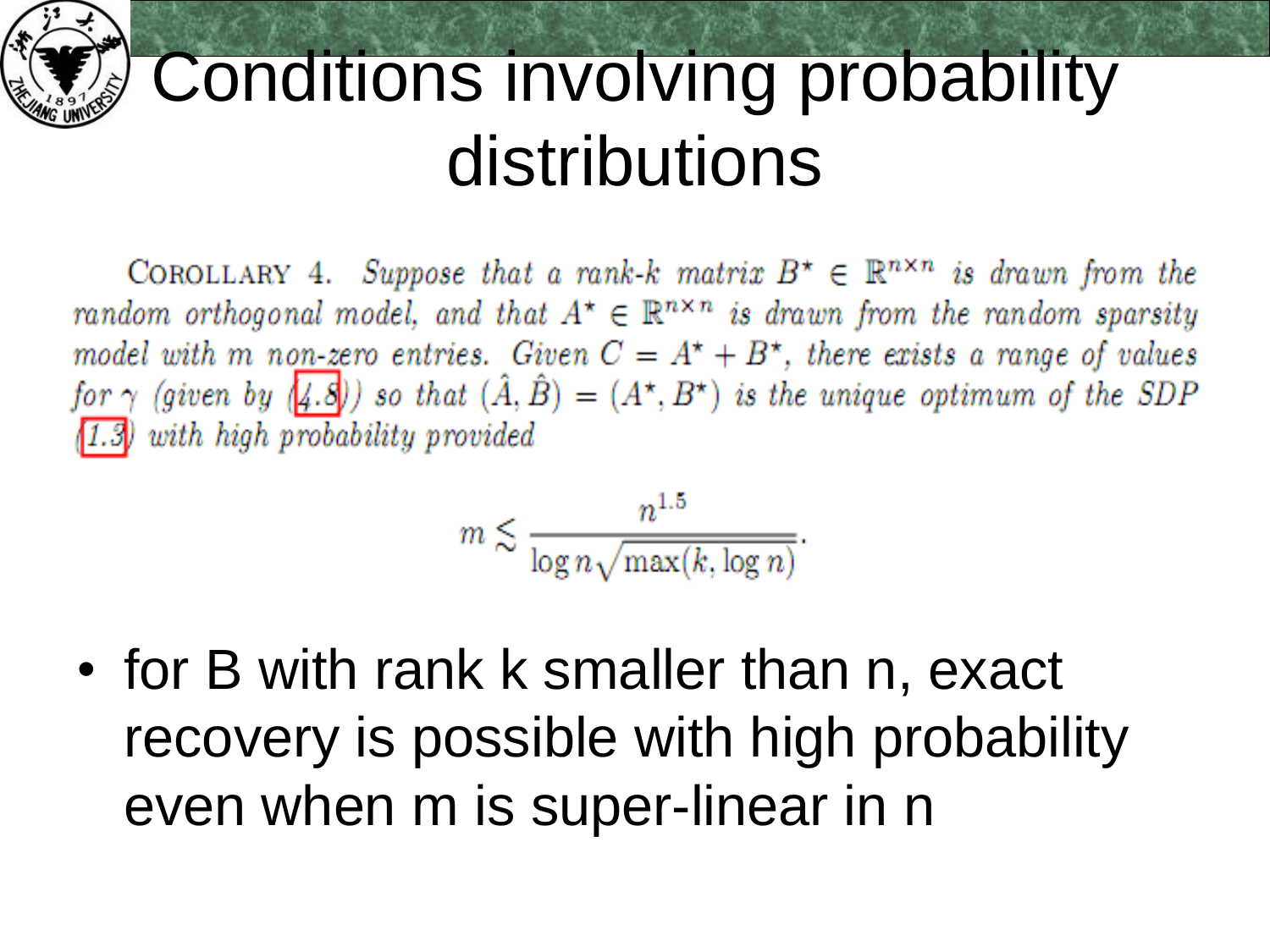# **the latest condition developed**

• The work of [1] and [2] are parallel, latest [5] improved on them and yields the 'best' conditionminimize  $||L||_* + \lambda ||S||_1$ subject to  $L+S=M$ 

$$
\max_{i} \|U^*e_i\|^2 \le \frac{\mu r}{n_1}, \quad \max_{i} \|V^*e_i\|^2 \le \frac{\mu r}{n_2},\tag{1.2}
$$

$$
||UV^*||_{\infty} \le \sqrt{\frac{\mu r}{n_1 n_2}}.\tag{1.3}
$$

**Theorem 1.1** Suppose  $L_0$  is  $n \times n$ , obeys (1.2)–(1.3), and that the support set of  $S_0$  is uniformly distributed among all sets of cardinality m. Then there is a numerical constant c such that with probability at least  $1 - cn^{-10}$  (over the choice of support of  $S_0$ ), Principal Component Pursuit (1.1) with  $\lambda = 1/\sqrt{n}$  is exact, i.e.  $\hat{L} = L_0$  and  $\hat{S} = S_0$ , provided that

$$
rank(L_0) \le \rho_r n \,\mu^{-1} (\log n)^{-2} \quad \text{and} \quad m \le \rho_s n^2. \tag{1.4}
$$

Above,  $\rho_r$  and  $\rho_s$  are positive numerical constants. In the general rectangular case where  $L_0$  is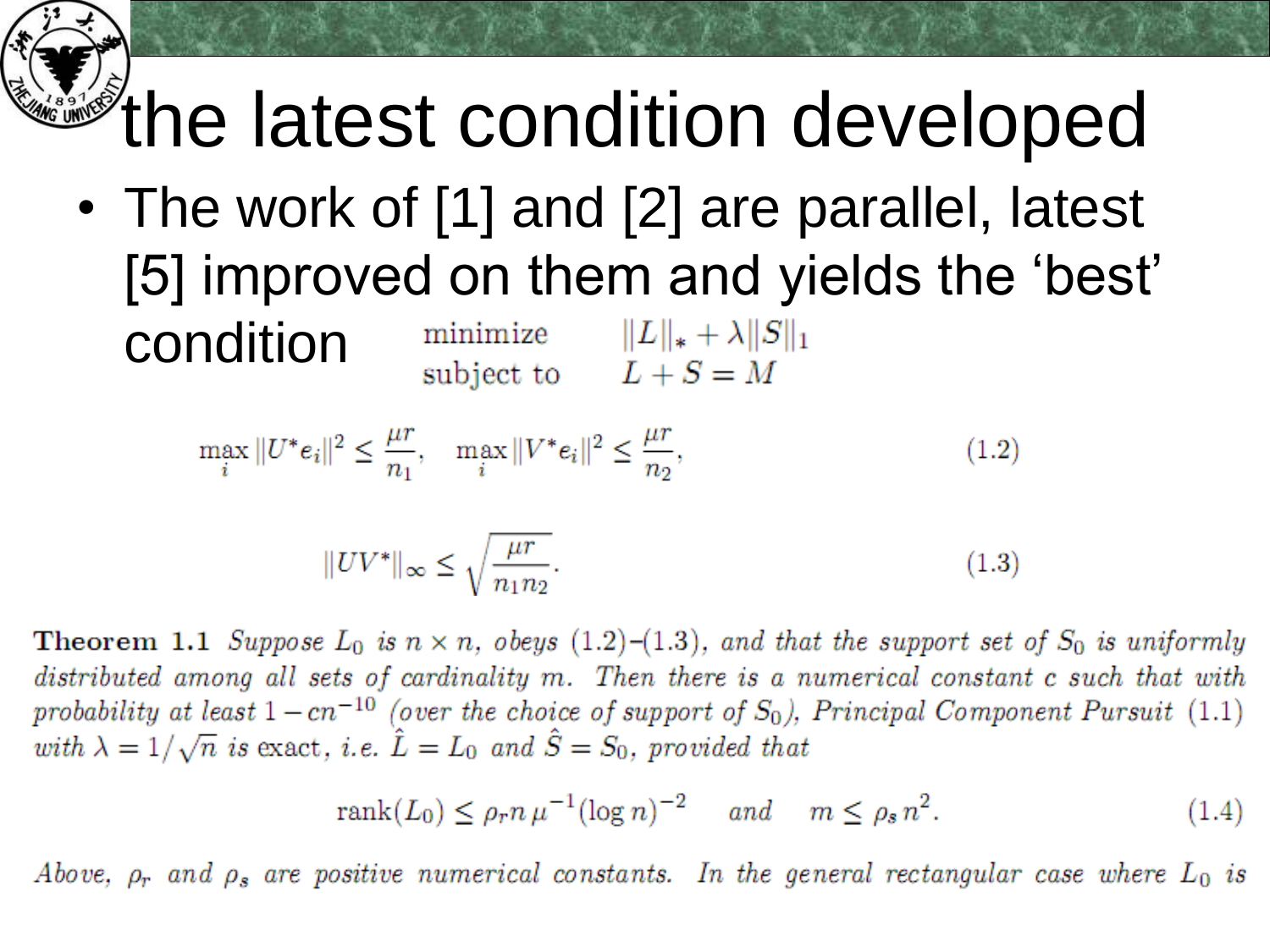

### Brief remarks

- in [5], they prove even if:
- 1. the rank of L grows proportional to  $O(n/log<sup>2</sup>n)$
- 2. noise in S are of order  $O(n^2)$

exact decomposition is feasible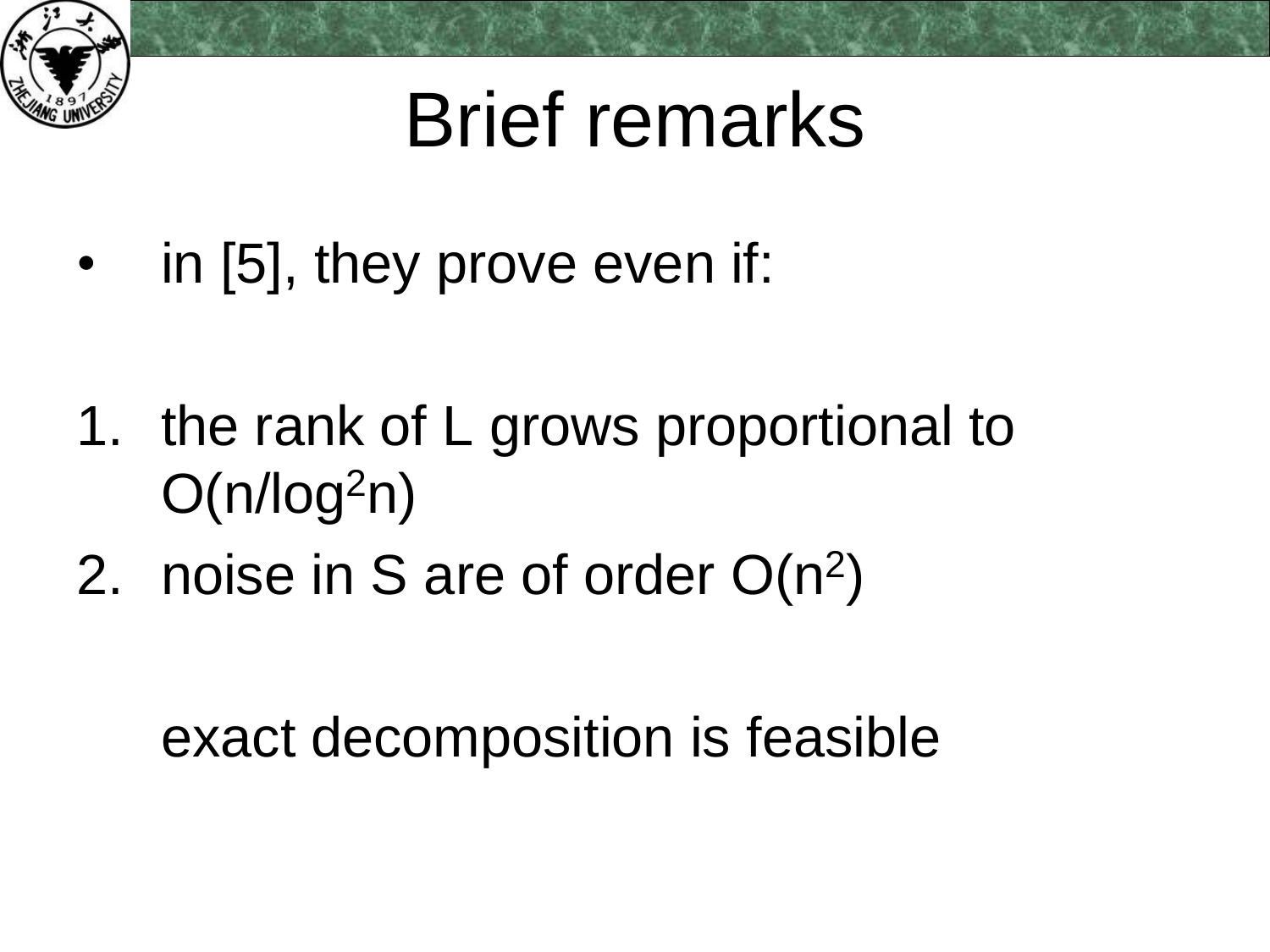

#### • Part II: numerical algorithm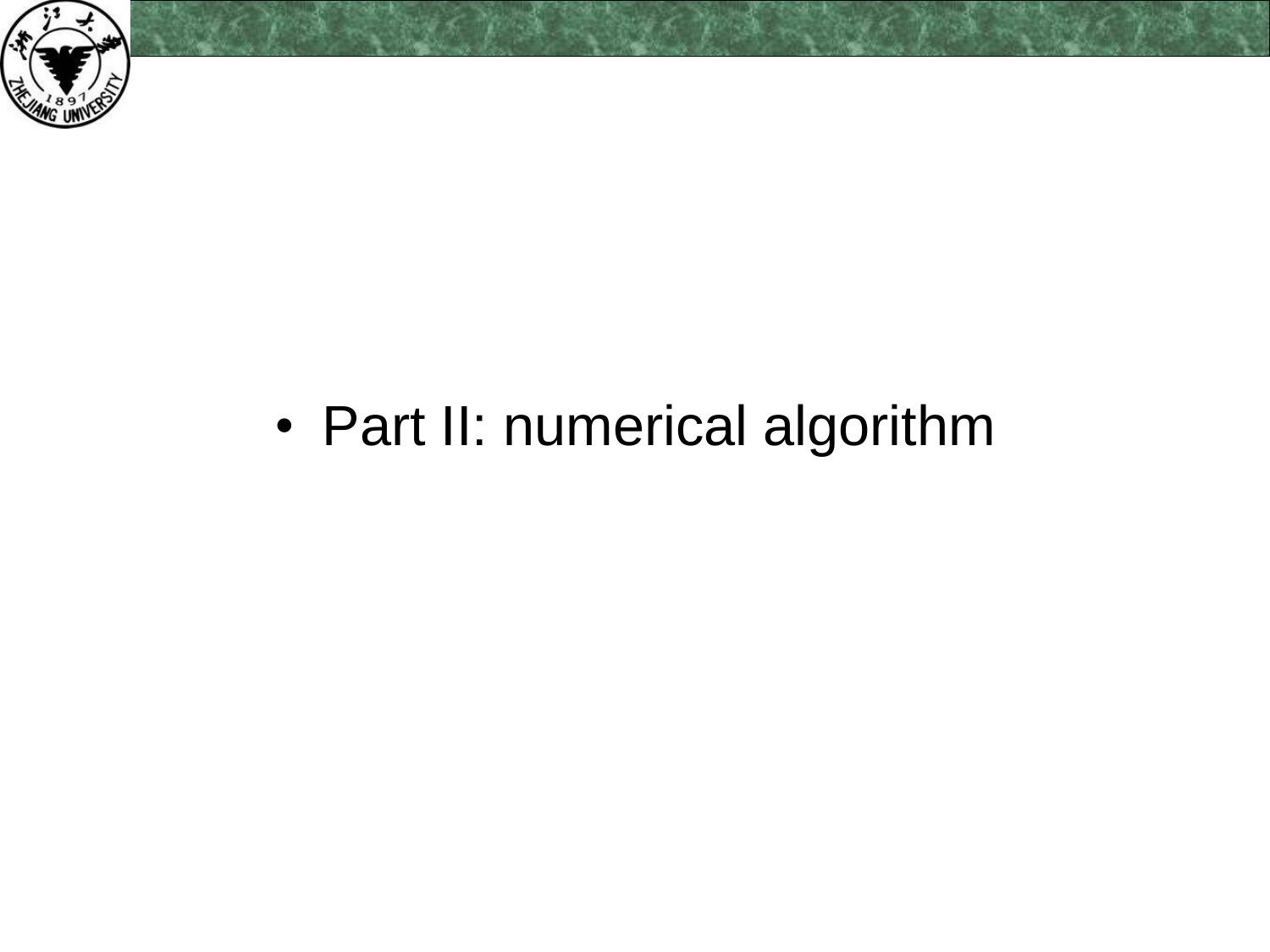

# Convex optimization

- In order to solve the original problem, it is reformulated into optimization problem.
- A straightforward propose is

 $\min_{A,E} \; \text{rank}(A) + \gamma ||E||_0 \quad \text{subj} \quad A+E=D$ 

but it's not convex and intractable

• Recent advances in understanding of the nuclear norm heuristic for low-rank solutions and the L1 heuristic for sparse solutions suggest

 $\min_{A,E} \|A\|_* + \lambda \|E\|_1$  subj  $A+E=D$ 

which is convex, i.e. exists a unique minima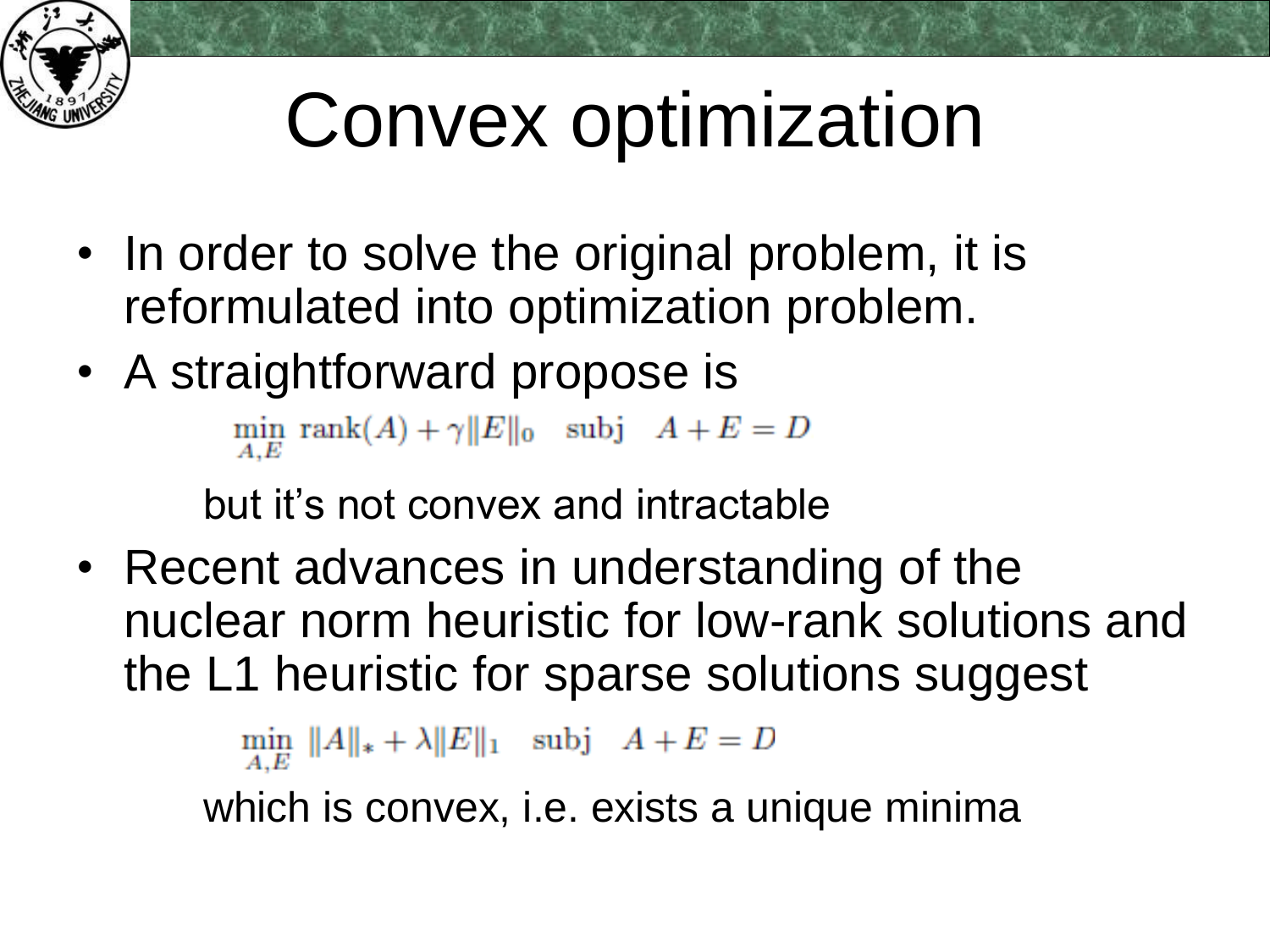

# numerical algorithm

• During just two years, a series of algorithms have been proposed, [4] provides all comparisons, and most codes available at

[http://watt.csl.illinois.edu/~perceive/matrix-rank/sample\\_code.html](http://watt.csl.illinois.edu/~perceive/matrix-rank/sample_code.html)

- They include:
- 1. Interior point method [1]
- 2. iterative thresholding algorithm
- 3. Accelerated Proximal Gradient (APG) [2]
- 4. A dual approach [4]
- 5. (latest & best) Augmented Lagrange Multiplier (ALM) [3,4]or Alternating Directions Method (ADM) [3,5]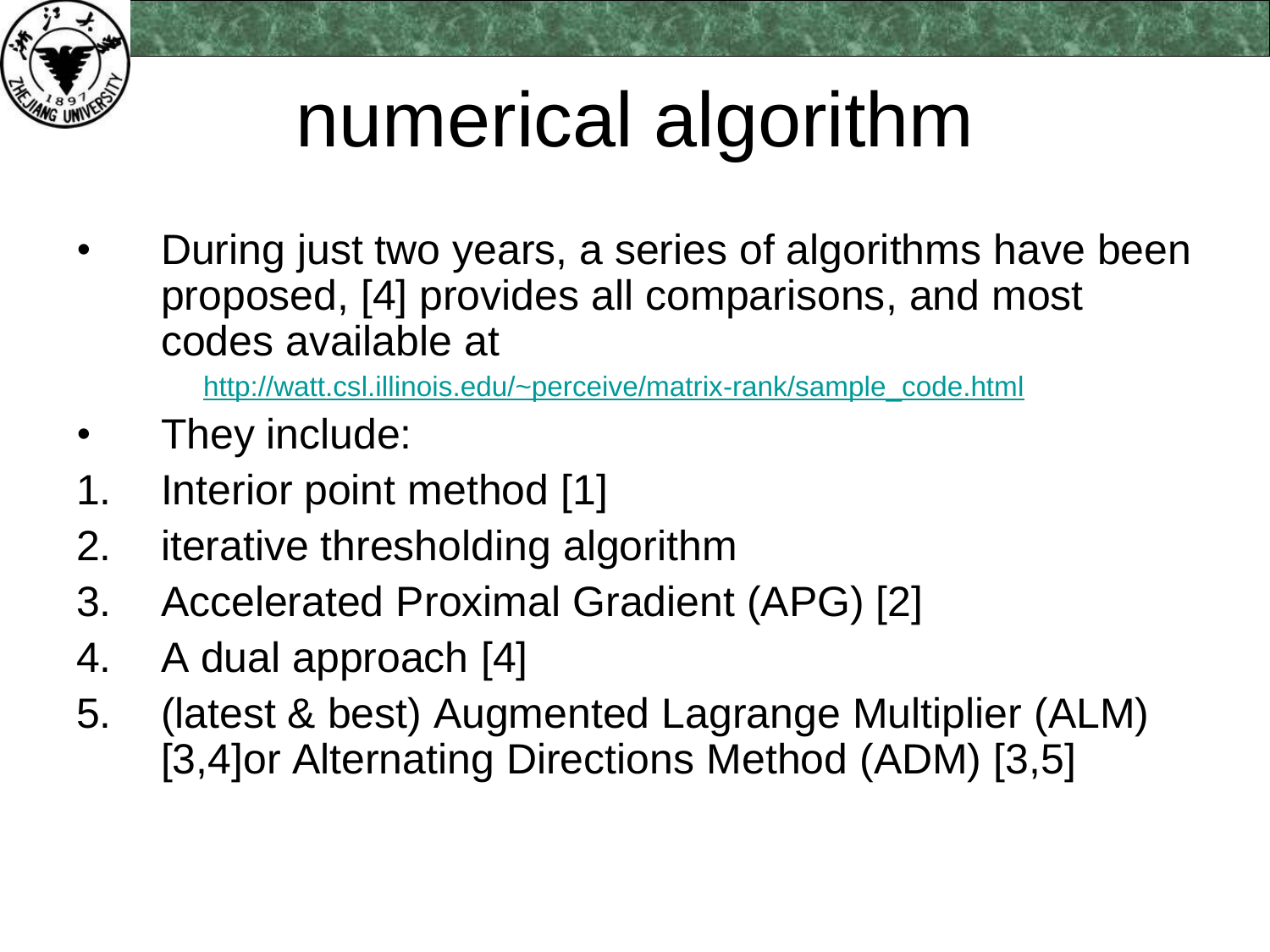

### ADM

- Problem  $\lim_{s,t} \frac{\gamma ||A||_{l_1} + ||B||_*}{s.t. \quad A+B=C,}$
- The corresponding Augmented Lagrangian function is  $L(A, B, Z) := \gamma ||A||_{l_1} + ||B||_* - \langle Z, A + B - C \rangle + \frac{\beta}{2} ||A + B - C||^2$
- $z \in \mathbb{R}^{m \times n}$  is the multiplier of the linear constraint. < > is trace inner product for matrix <X,Y>=trace(X<sup>T</sup>Y)
- Then, the iterative scheme of ADM is

$$
\begin{cases} A^{k+1} \in \operatorname{argmin}_{A \in R^{m \times n}} \{L(A, B^k, Z^k)\}, \\ B^{k+1} \in \operatorname{argmin}_{B \in \mathcal{R}^{m \times n}} \{L(A^{k+1}, B, Z^k)\}, \\ Z^{k+1} = Z^k - \beta(A^{k+1} + B^{k+1} - C), \end{cases}
$$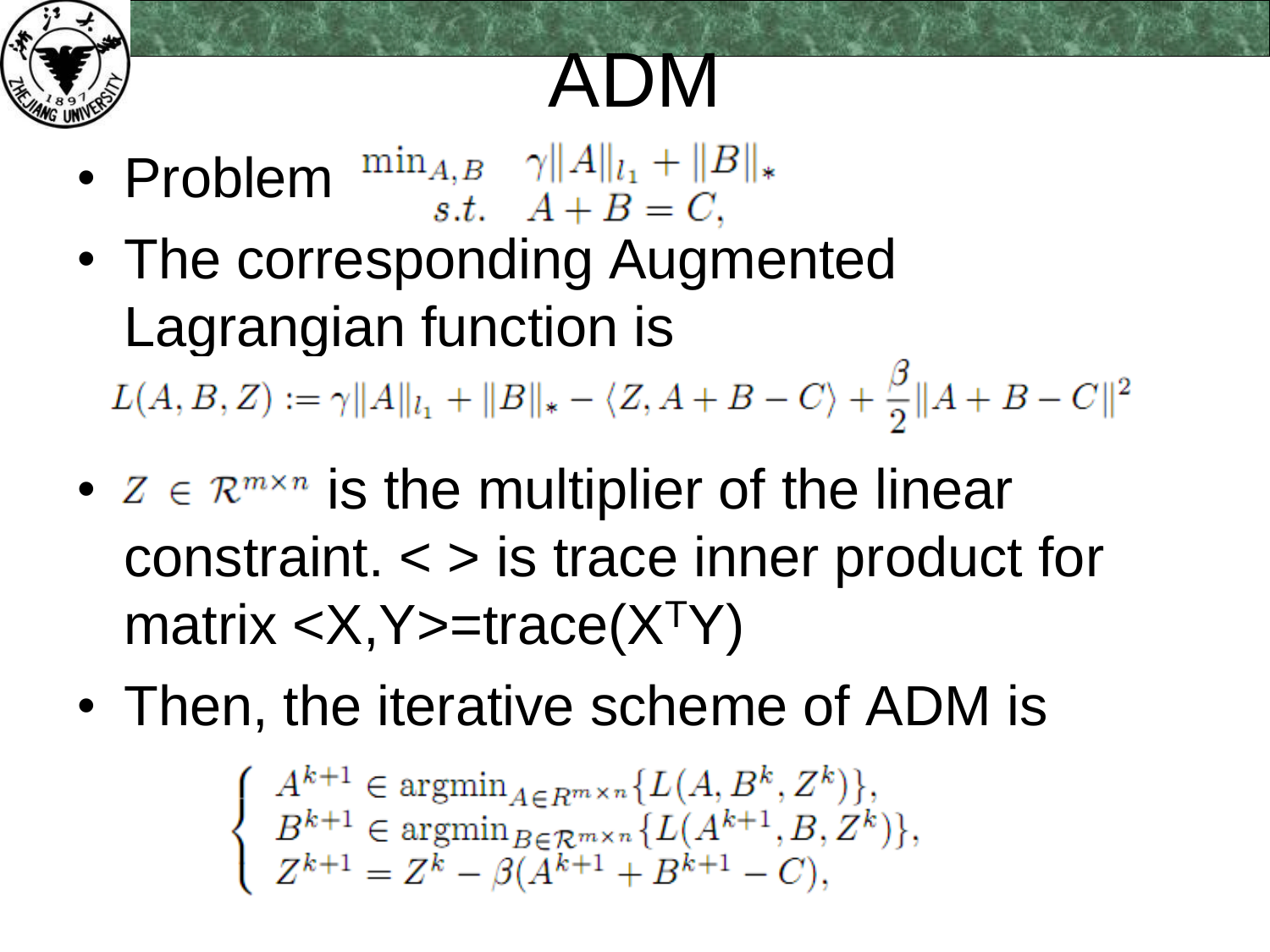

### Two established facts

- To approach the optimization, two well known facts is needed
- $\int_{\varepsilon}^{\mathbb{I}} |W| = \arg\min_{X} \varepsilon \|X\|_1 + \frac{1}{2} \|X W\|_F^2$
- 2.  $US_{\varepsilon}[S]V^T = \arg\min_{X} \varepsilon \|X\|_{*} + \frac{1}{2} \|X W\|_{F}^2$ 
	- $s_{\epsilon}$  is the soft thresholding operator

$$
\mathcal{S}_{\varepsilon}[x] \doteq \begin{cases} x - \varepsilon, \text{ if } x > \varepsilon, \\ x + \varepsilon, \text{ if } x < -\varepsilon, \\ 0, \text{ otherwise,} \end{cases}
$$

USV<sup>T</sup> is SVD of W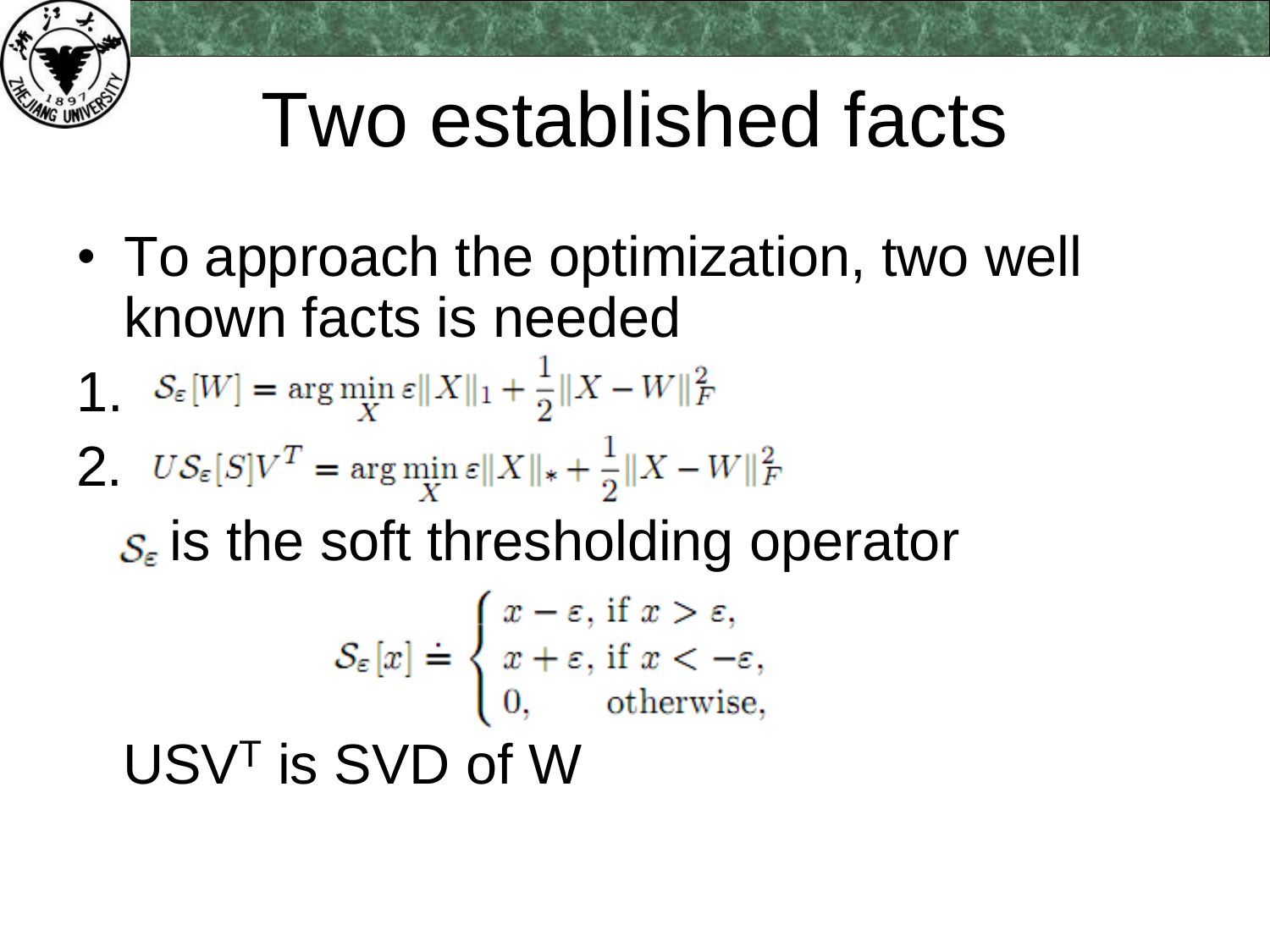### Optimization solution

• Sparse A with L1 norm

$$
A^{k+1} = \frac{1}{\beta} Z^k - B^k + C - P_{\Omega_{\infty}^{\gamma/\beta}} \left[ \frac{1}{\beta} Z^k - B^k + C \right]
$$

$$
\Omega_{\infty}^{\gamma/\beta} := \{ X \in \mathbf{R}^{n \times n} \mid -\gamma/\beta \le X_{ij} \le \gamma/\beta \}
$$

• Low-rank B with nuclear norm. Reformulate the objective so that previous fact can be **used:**  $B^{k+1} = \operatorname{argmin}_{B \in R_{m \times n}} \{ ||B||_* + \frac{\beta}{2} ||B - [C - A^{k+1} + \frac{1}{\beta} Z^k] ||^2 \}$  $B^{k+1} = U^{k+1} \operatorname{diag}(\max\{\sigma_i^{k+1} - \frac{1}{\beta}, 0\}) (V^{k+1})^T$  $C - A^{k+1} + \frac{1}{\beta} Z^k = U^{k+1} \Sigma^{k+1} (V^{k+1})^T$  with  $\Sigma^{k+1} = \text{diag}(\{\sigma_i^{k+1}\}_{i=1}^r)$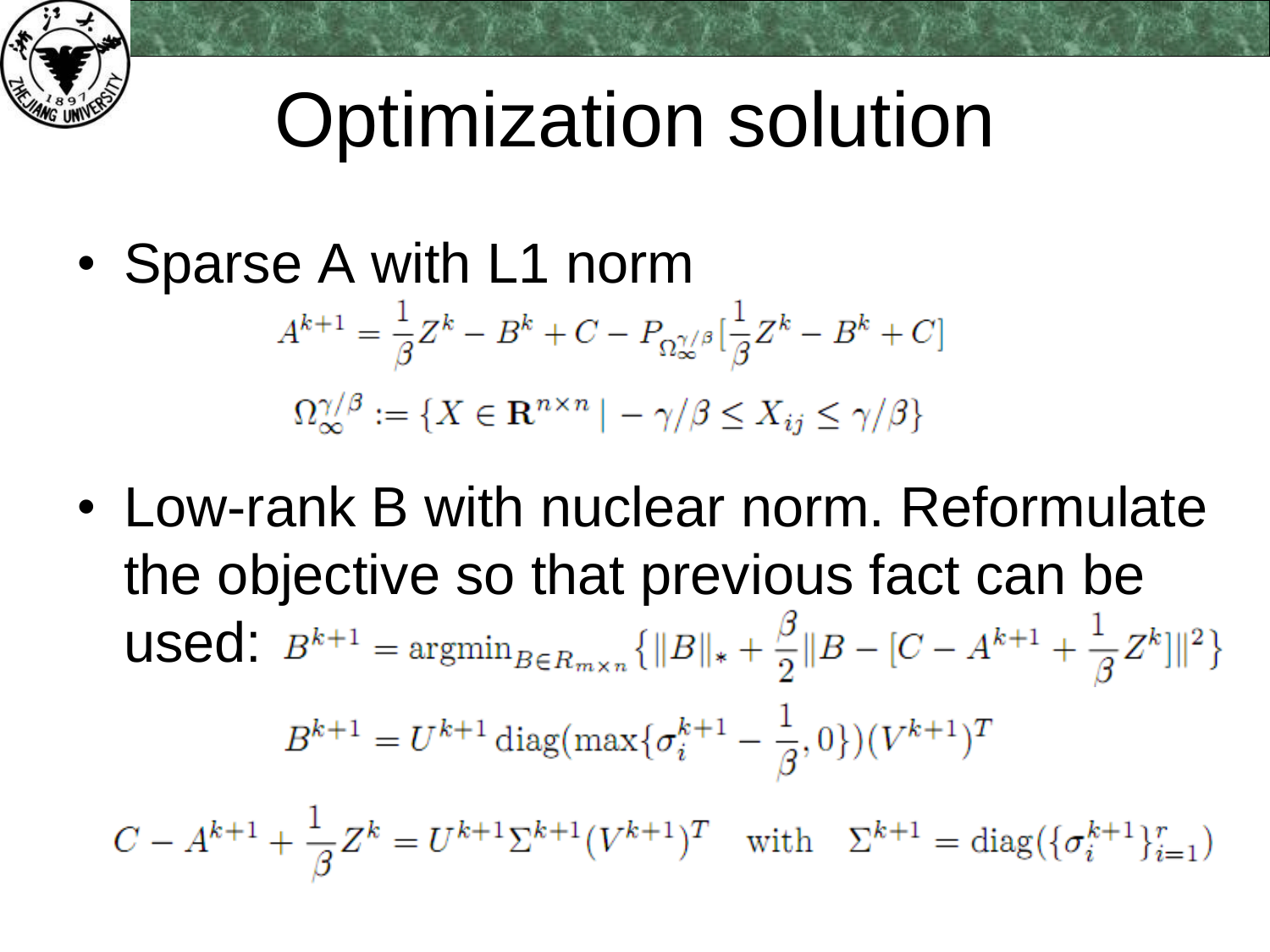

### Final algorithm of ADM

Algorithm: the ADM for SLRMD problem: **Step 1.** Generate  $A^{k+1}$ :

$$
A^{k+1} = \frac{1}{\beta}Z^k - B^k + C - P_{\Omega_{\infty}^{\gamma/\beta}}[\frac{1}{\beta}Z^k - B^k + C].
$$

**Step 2** Generate  $B^{k+1}$ :

$$
B^{k+1} = U^{k+1} \operatorname{diag}(\max\{\sigma_i^{k+1} - \frac{1}{\beta}, 0\}) (V^{k+1})^T,
$$

where  $U^{k+1}$ ,  $V^{k+1}$  and  $\{\sigma_i^{k+1}\}$  are generated by the singular values decomposition of  $C - A^{k+1} + \frac{1}{\beta} Z^k$ , i.e.,

$$
C - A^{k+1} + \frac{1}{\beta} Z^k = U^{k+1} \Sigma^{k+1} (V^{k+1})^T, \text{ with } \Sigma^{k+1} = \text{diag}(\{\sigma_i^{k+1}\}_{i=1}^r).
$$

**Step 3.** Update the multiplier:

$$
Z^{k+1} = Z^k - \beta(A^{k+1} + B^{k+1} - C).
$$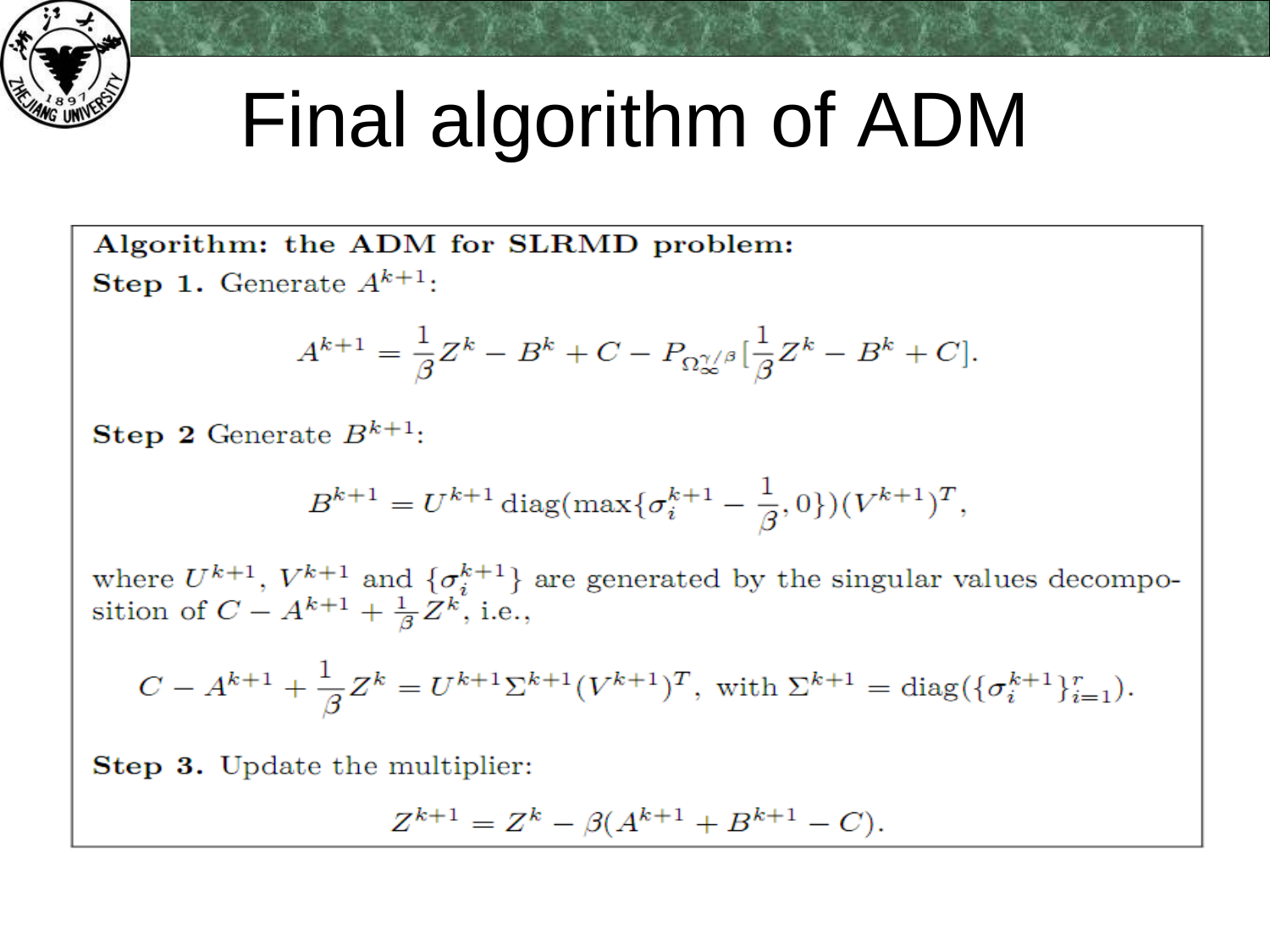

#### • Part III: application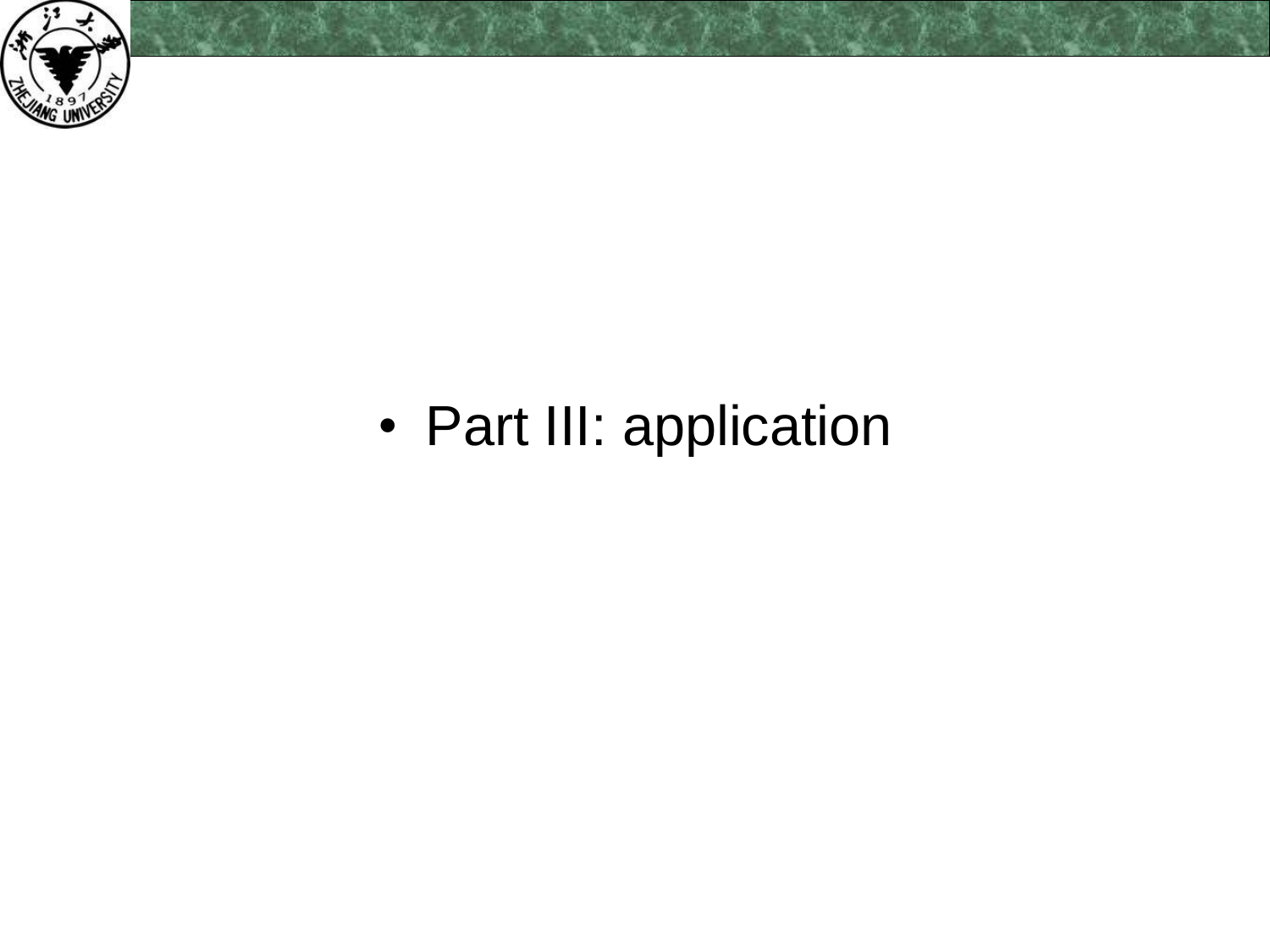

# Applications [5]

- (1) background modeling from surveillance videos
	- ① Airport video
	- ② Lobby video with varying illumination
- (2) removing shadows and specularities from face images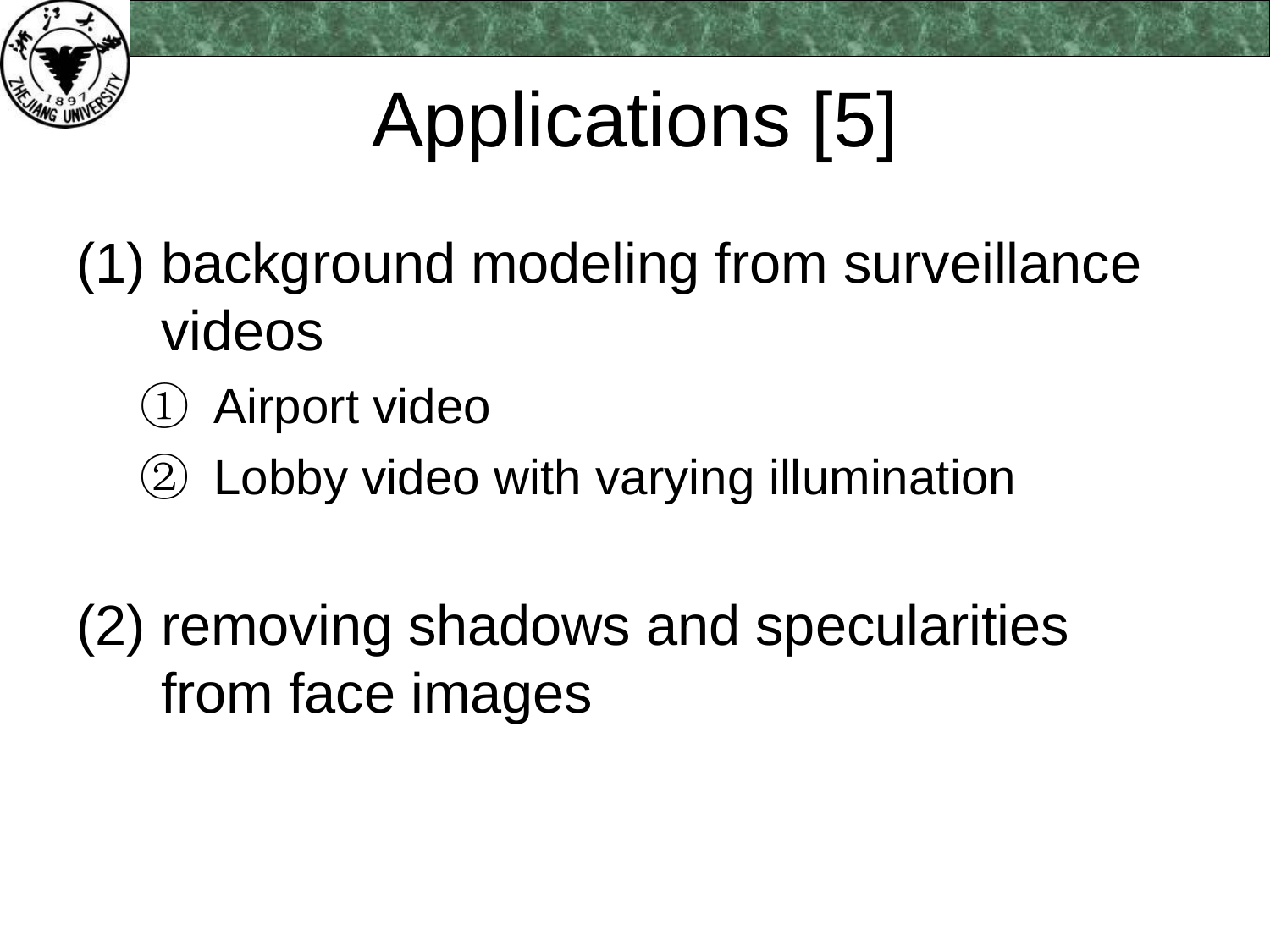

# Airport video

- a video of 200 frames (resolution  $176\times$  144=25344 pixels) has a static background, but significant foreground variations
- reshape each frame as a column vector  $(25344\times1)$  and stack them into a matrix M  $(25344\times200)$
- Objective: recover the low-rank and sparse components of M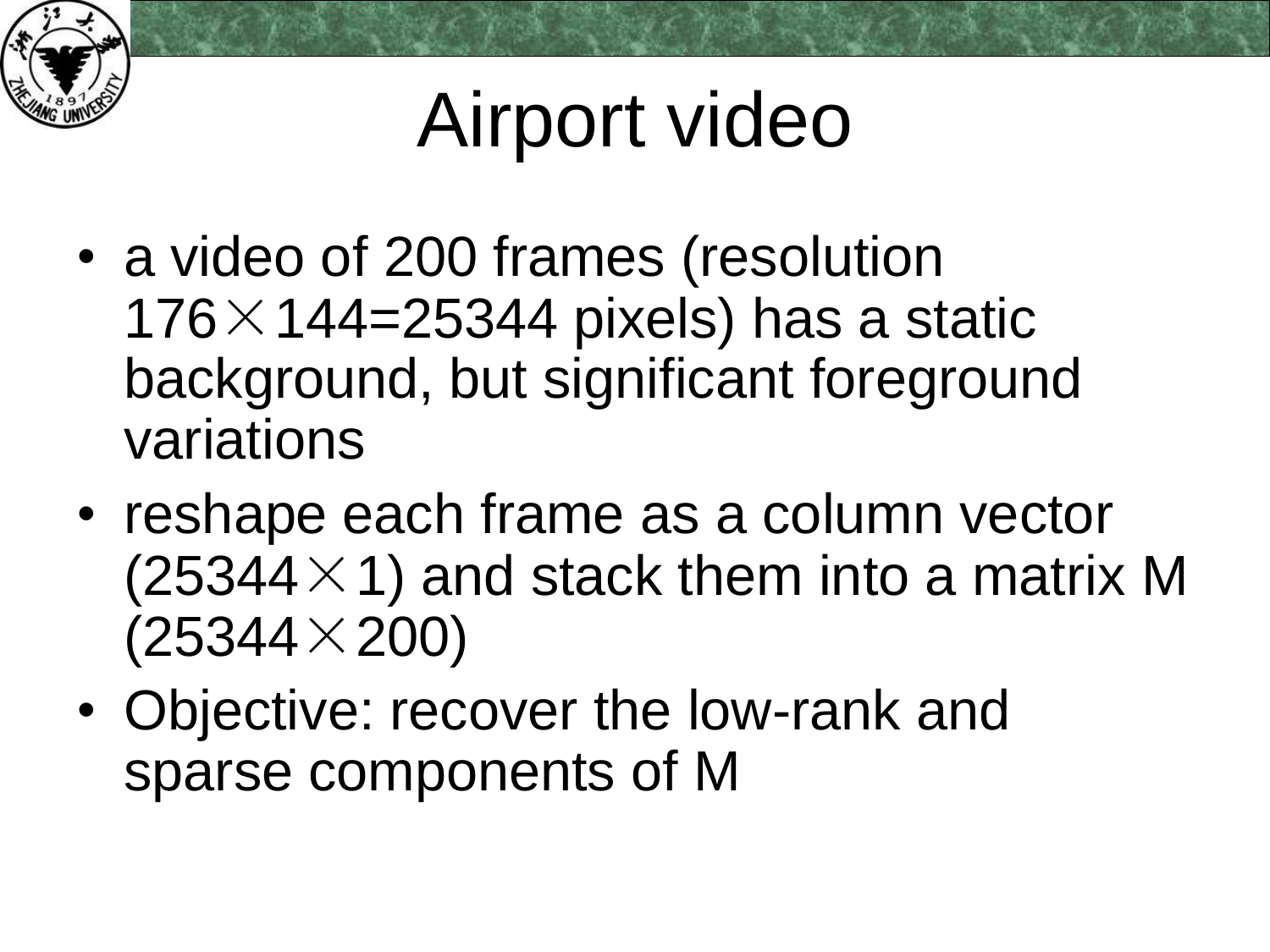

⌒















(a) Original frames



(b) Low-rank  $\hat{L}$ 

(c) Sparse  $\hat{S}$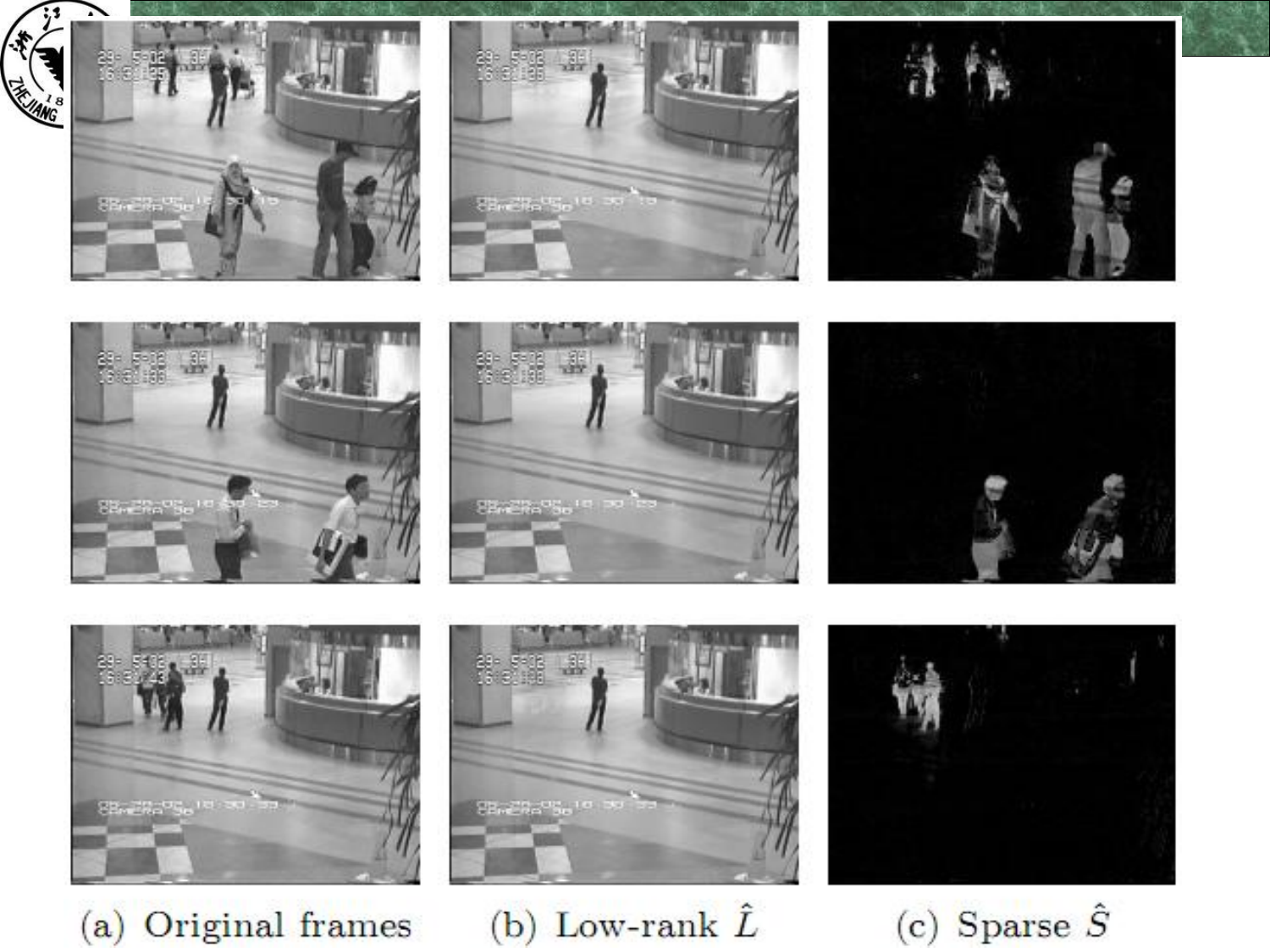

# Lobby video

- a video of 250 frames (resolution  $168\times120=20160$  pixels) with several drastic illumination changes
- reshape each frame as a column vector  $(20160\times1)$  and stack them into a matrix M  $(20160\times250)$
- Objective: recover the low-rank and sparse components of M